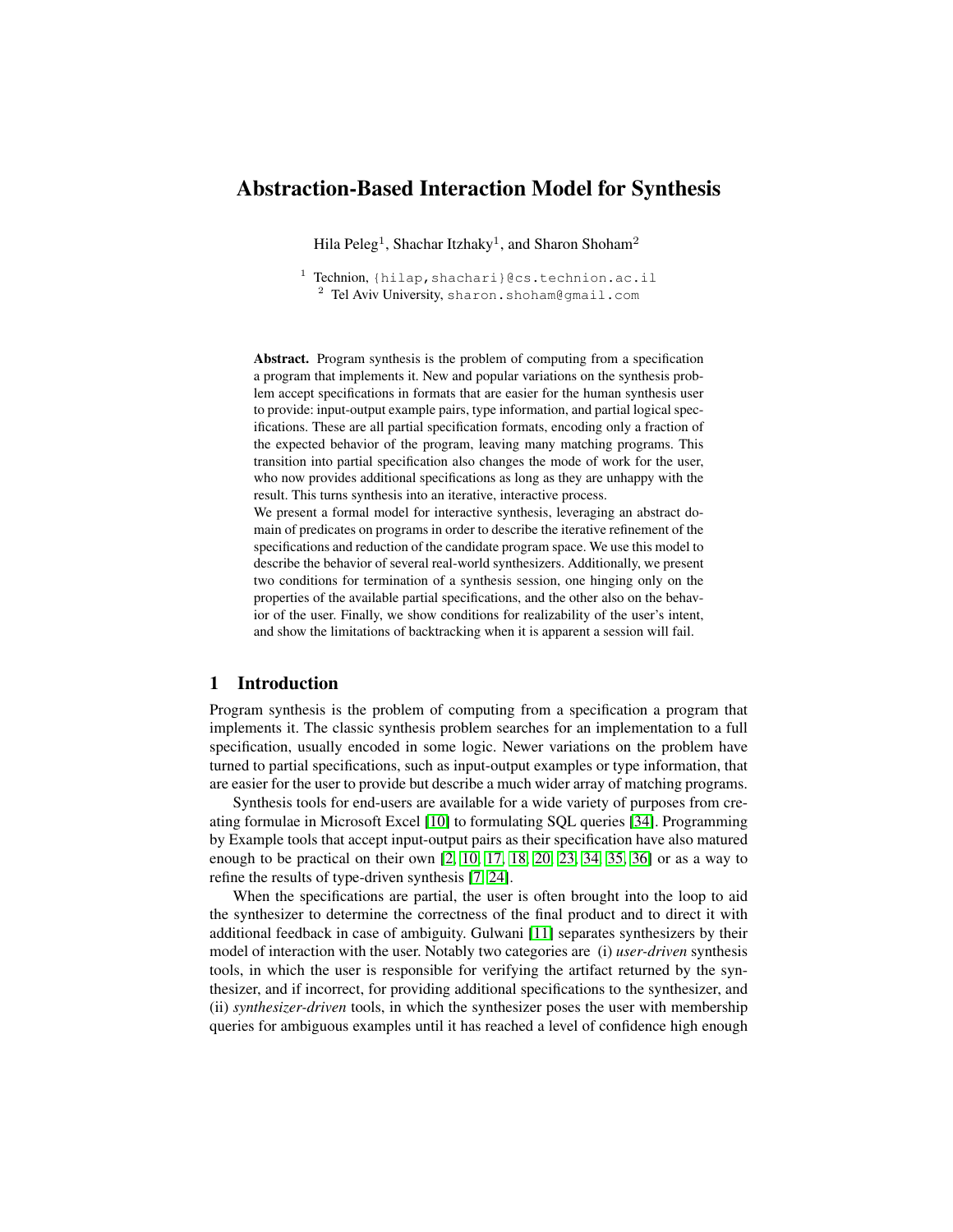to return a program to the user as a validation query. Counterexample-guided Inductive Synthesis (CEGIS) [\[33\]](#page-22-5), in which a verifier is provided with a specification, and each program from the synthesizer is verified to produce either acceptance or an automatically generated counterexample, is seen as its own category, as the interactivity is between the synthesizer and the verifier.

*Interactive synthesis* Despite the fact that few user-driven tools define themselves as interactive synthesis tools, it is important to note that interactivity is always inherent in the synthesis workflow: the user provides some initial specification, runs the synthesis procedure, and is presented with an answer. However, they may not be satisfied with this answer, which leads to refinement of the specifications and another execution of the synthesizer. This iterative process of candidate solution and refinement is rarely discussed, as focus tends to remain on each single attempt to reach the user's intended program with as partial a specification as possible, via rankings and biases.

*Interaction via predicates on programs* Likewise, while each synthesis tool usually treats the mode of specification it leverages as its own domain—input-output examples, types, etc.—the common ground is often overlooked. Each of these modes of feedback can be seen as a predicate over programs, and the process of providing a partial specification as constraining the space of possible programs to just those that satisfy each of the predicates. For instance, an input-output pair  $(i, o)$ , often seen as the simple and natural tool for partial specification, can be seen as the predicate  $\llbracket program \rrbracket(i) = o$ . As previous work [\[4,](#page-21-4) [26\]](#page-22-6) has shown, examples are a weak tool with which to provide specification. The addition of other predicates in works such as [\[1,](#page-21-5) [24,](#page-22-4) [26\]](#page-22-6) allows for better separation between programs.

The most comprehensive specification that describes a target program  $m^*$  is every predicate available in the system that holds for  $m^*$ . However, this complete specification is very likely infinite or not computable. On the other hand, an initial specification can be so partial as to rule out only a small number of programs in the candidate space. The solution is to leverage the user's ability to compute what is incomputable. In the words of Knuth, "Some tasks are best done by machine, while others are best done by human insight; and a properly designed system will find the right balance"  $[15]$  — by incrementally providing additional predicates to refine the specification, a process which at the limit will reach the comprehensive specification. In this paper, we limit our scope to this form of iterative synthesis, where the set of predicates is built monotonically.

*Properties of iterative synthesis* The attempts to get program synthesis tools to return a "suitable" program as soon as possible are based in heuristics and optimizations, and vary greatly from one tool to the next. Additionally, these tools often have no concept of convergence, or when the session will be forced to end, to explain their behavior should these heuristics fail. While a few of the tools have been modeled individually, in order to prove specific properties, the field is still lacking a generic model that can be used to prove properties such as termination and establish criteria for the designers of future synthesis tools to take into account as they design their new frameworks.

*Goal* The goal of this work is to investigate the theoretical foundation of interactive synthesis. To this end, we present a model of the iterative synthesis process, centered around the interaction between the synthesizer and a human user, and grounded in the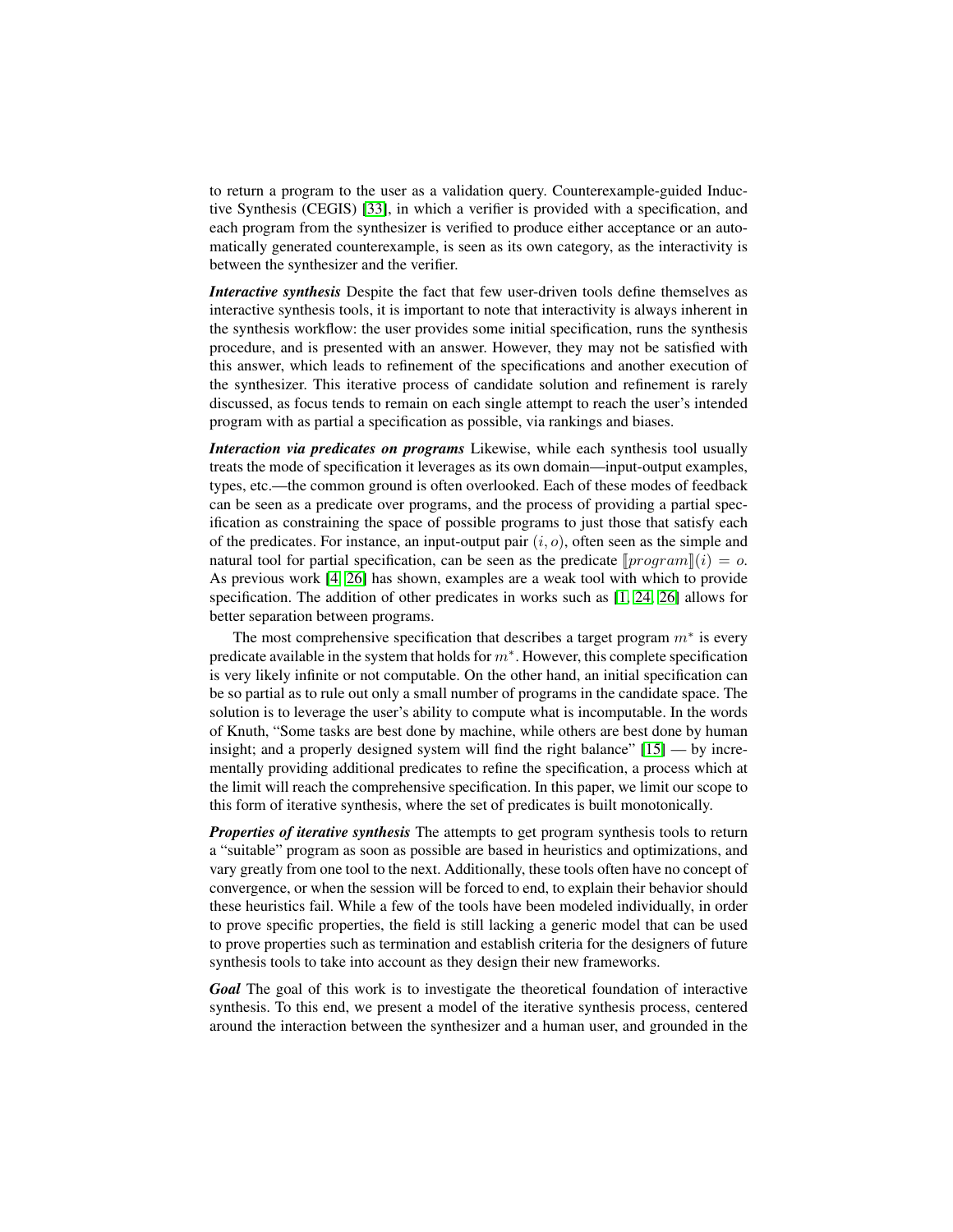theory of abstract domains [\[3\]](#page-21-6). This model aims to capture work with a wide array of user-driven synthesizers. We use this model to prove both existing properties of synthesizers and desirable properties in future synthesis tools. In order to do so, our definitions and results are grounded in real-world examples. This model provides us with a theoretical understanding of the properties of the interaction (e.g, progress, termination guarantees) which can then be applied to current and future synthesizers.

*Existing work* Previous work has modeled single iterations of different flavors of synthesis [\[1,](#page-21-5) [29\]](#page-22-8), and the counterexample-guided model of synthesis (CEGIS) [\[14,](#page-21-7) [31\]](#page-22-9). The synthesizer-driven model of program synthesis [\[21\]](#page-22-10) has also been modeled via predicates, where user answers to membership queries are translated into constraints and used to reduce the search space for the next iteration. A learner-teacher model of program synthesis [\[22\]](#page-22-11) has been presented mainly to model CEGIS, but can be applied to an iterative, user-driven synthesizer as well, with the human user taking on the role of the teacher. However, this model provides only guarantees stemming from the properties of the program space made available by the synthesizer, with little consideration of the way feedback is provided to the synthesizer. For a CEGIS model, this is sufficient, as communication between the teacher and learner is chiefly in examples, but is unsuitable for a more generic model where feedback formats and specification tools are multiform.

### 1.1 Our approach

In this paper, we formulate a model for interactive synthesis using the theory of abstract domains.

*An abstract domain of predicates* Given a domain of programs M and a domain of predicates on programs  $\mathcal{P}$ , we define the concrete domain of the synthesis algorithm to be sets of programs  $(2^M, \subseteq)$  and the abstract domain to be sets of predicates  $(2^{\mathcal{P}}, \supset)$ , with an abstraction function that produces the incomputable set of all predicates that hold for the set of programs, and a concretization function that produces the equally incomputable set of all programs that satisfy a conjunction of all predicates in a given set. Since both these sets are likely not computable, a real synthesizer relies on the synthesizer's representation of the state to replace a concretization, and the user to replace the abstraction. Section [3](#page-4-0) formally defines these domains and the operations on them.

*Iterative, interactive synthesis* In this domain, we can then define an iterative synthesis algorithm as an iterative refinement (i.e., adding of predicates) of the specification in each iteration of the process. This creates a synthesizer state, in itself an abstract element, from which the next program displayed to the user as a candidate solution is selected. This process, in essence, is leveraging the user to compute the abstraction of the target program, or more accurately, a finite subset of it. If a finite subset that underapproximates the target exists, the synthesis session can converge regardless of the implementation. Section [4](#page-7-0) defines an iterative synthesis session, the notion of progress by the user, and the terms for convergence.

*Properties of interactive synthesis* Using this model, we show several properties of interactive synthesis. In section [6](#page-14-0) we define the point from which a synthesis session can no longer converge, even if the user has, from their point of view, only provided correct specifications, and properties of the point we must backtrack to when that happens.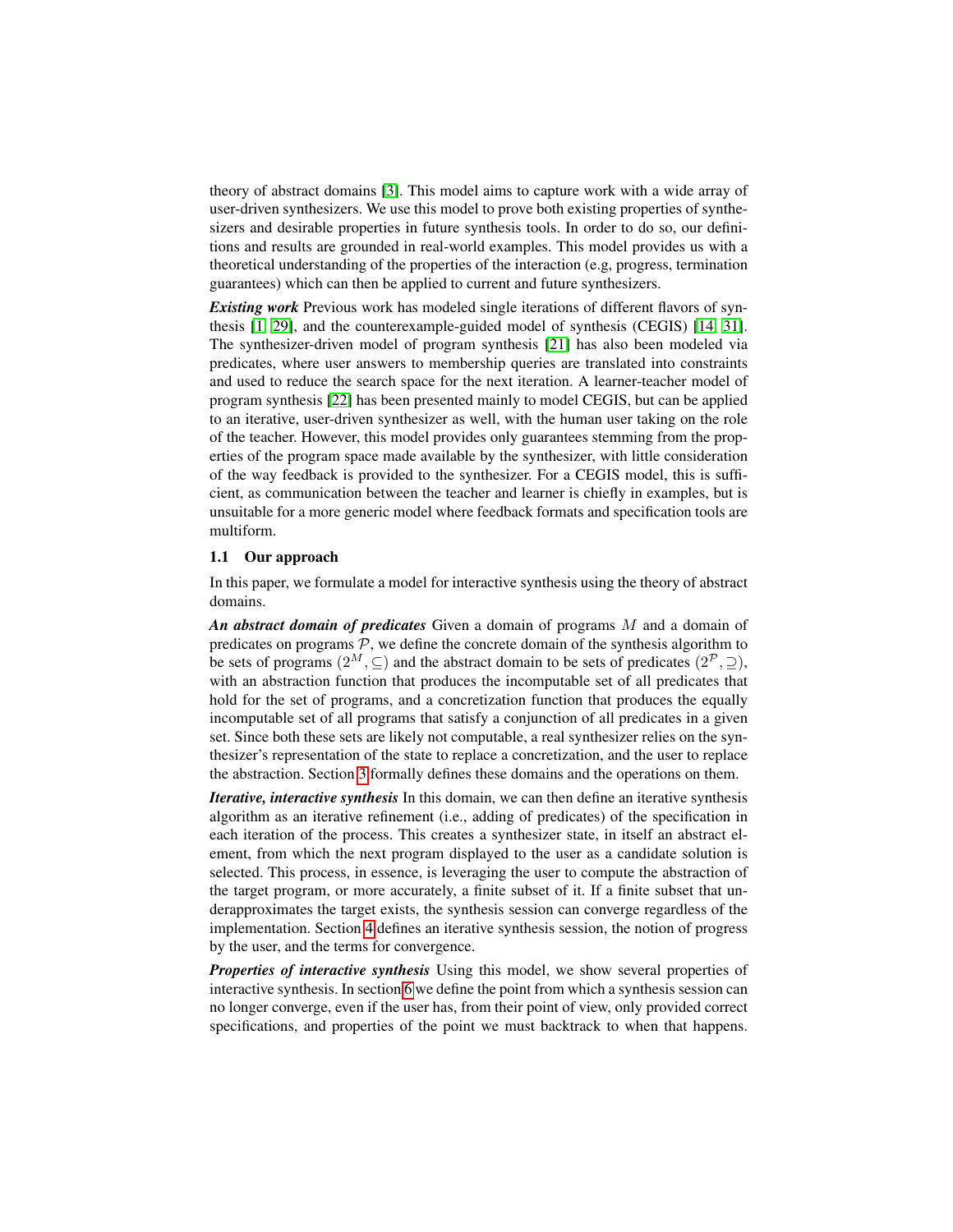Section [5](#page-11-0) offers two separate sets of limitations on the model that lead to convergence (i.e., a finite session) in every session. A *well-quasi-order of predicates* ensures that all sessions will terminate, and a *locally strongest user* condition ensures termination when predicates only have a well-founded-ordering. We demonstrate these conditions and properties using realistic examples.

*Implications* Finally, section [7](#page-18-0) discusses the implications of these properties for the designers of future synthesis tools.

### 1.2 Main contributions

The main contributions of this paper are:

- A general model for iterative synthesis using the theory of abstract domains,
- Convergence conditions for iterative synthesis sessions, based on properties of the predicates and user behavior,
- Insights about backtracking when a session can no longer converge, and
- Recommendations for designers of future synthesis tools.

# 2 Background

In this work we address program synthesis. Below we provide some background on synthesis methods and terminology.

*The synthesis problem description* Readers familiar with software verification would most likely recognize the common verification problem  $\forall \iota$ .  $\varphi(\iota)$ , where  $\iota$  ranges over possible program inputs and  $\varphi$  is a property to check (safety, liveness, termination, etc.). In synthesis, the problem is commonly stated as  $\exists m. \forall \iota. \varphi(m, \iota)$ , where m ranges over the domain of *candidate programs*, and the synthesizer is tasked with finding one program that satisfies the desired property on all inputs. Different tools have varying ways to define the candidate program space. Since this space is huge even when considering a modest program size, sifting through it to find a single program with the property  $\varphi$ is computationally hard.

*Program semantics* In the most abstract sense, a program m accepts input  $\iota$  and produces output  $\omega$ . In programs that have effects on their environment (sending network packets, moving a robotic arm) the environment state can be folded into the input and output spaces; so for all purposes, we can assume a definition of program semantics as  $\llbracket m \rrbracket$  :  $I \to O \cup \{\perp\}$ . The special value  $\perp$  indicates abnormal behavior, which may be a run-time error or non-termination. It means there is no execution of the program with the given input that reaches the designated "successful" exit point.

*Partial specification* Often, it is quite hard to describe the property  $\varphi$  to the synthesizer precisely. Most synthesizers offer a domain-specific language for describing weaker properties in a way that both the user and the synthesizer can understand and (hopefully) the synthesizer can efficiently generate a corresponding program. We present two examples for such property domains.

– Type-directed synthesis is a sub-class of the synthesis problem where the specifications are in the forms of types: the types of the input variables and the expected output type. Likewise, the construction of programs is guided by derivation rules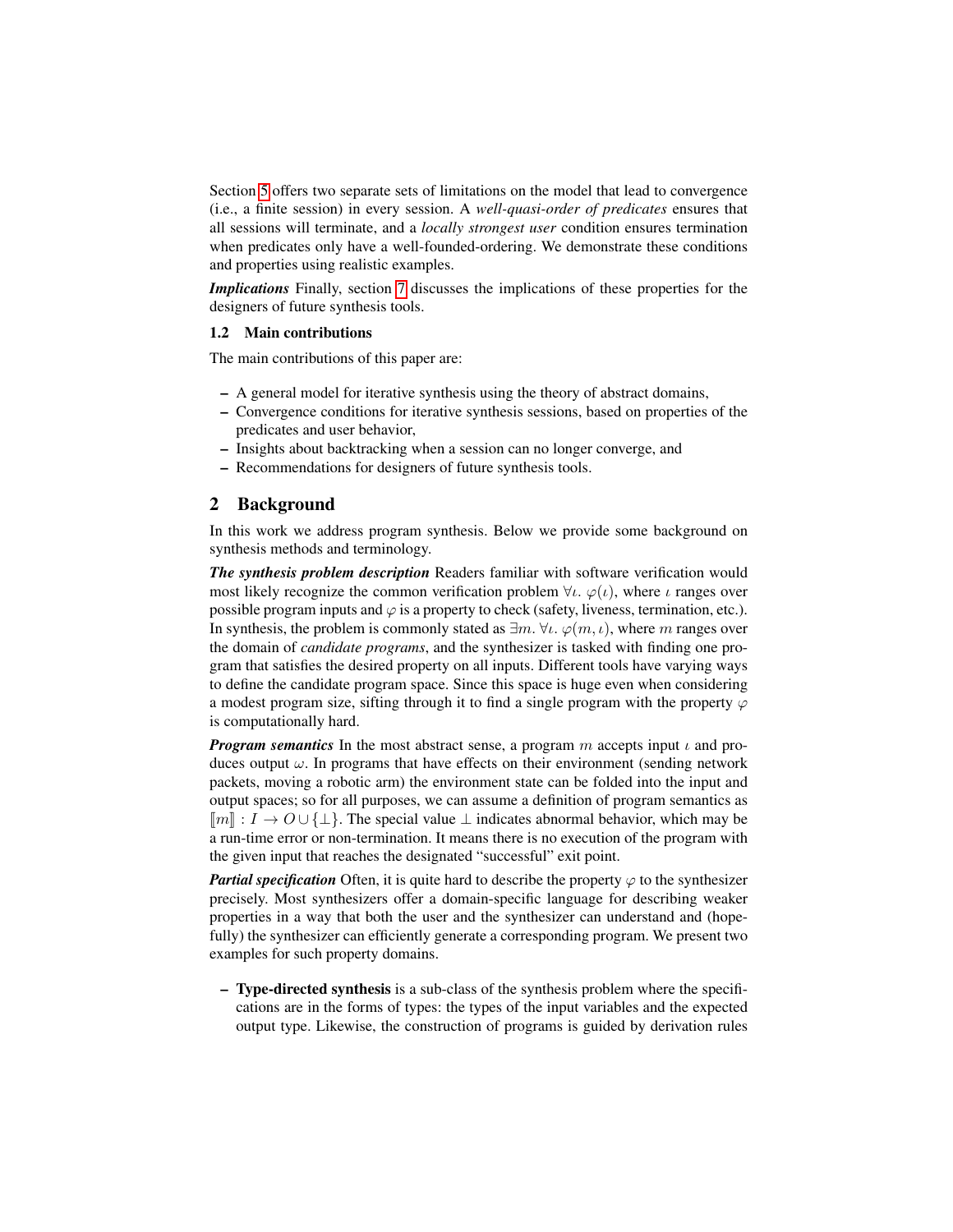that are constructed from the typing rules. On a very basic level, the construction of well-typed programs is type-directed synthesis, but synthesizers often contain derivation rules that select a small number of operations to derive when adding operations or assigning parameters.

This class can be restricted to our setting of monotonic refinement if at each step the user can only (a) remove variables from the scope, (b) generalize an input variable's type to a super-type, or (c) concretize the expected return type to a sub-type.

**Programming by Example (PBE)** is a sub-class of the synthesis problem where all communication with the synthesizer is done using input-output examples. The classic PBE problem is defined as a set  $\mathcal E$  of examples, each of which is a pair of an input and its corresponding expected output; the result is a program  $m$ , within the candidate space, that satisfies every example in  $\mathcal{E}$ . PBE has become widely popular since examples are easier to create than full logical specifications, can be provided in many formats from tabular data to unit tests, and can even be created by nonprogrammers. Since there might be more than one program m in the language  $\mathcal L$ that matches all specifications, the iterative PBE problem was introduced. In the iterative model, each candidate program  $m_i$  is presented to the user, which may then accept  $m_i$  and terminate the run, or answer the synthesizer with additional examples  $\mathcal{E}_i$  that direct it in continuing the search.

As an extension of this approach, *abstract examples* can be used to describe a (possibly infinite) set of examples using a short description. This description usually uses a weak abstraction mechanism, such as regular expressions.

# <span id="page-4-0"></span>3 Foundations for Synthesis with Abstract Domains

In this paper, we formalize interactive synthesis using abstract domains, where the role of the user is to strengthen the abstraction of the target program, while the role of the synthesizer is to concretize the abstraction and pick a concrete element from it as a candidate program. To do so, we start, in this section, by formalizing a single iteration that consists of a user providing a spec as input and the synthesizer returning a program.

Let us consider  $U$  the domain of all programs, in all languages. Out of these, only a subset is available to the user via the synthesizer. We denote this, our program search space,  $M \subset U$ .

User-driven synthesis is guided by the concept of a target program in the user's mind. We denote  $U^* \subseteq U$  the set of programs that satisfy the user's concept of a correct program, and  $M^* = U^* \cap M$ , the subset of  $U^*$  that is in the synthesizer's search space. A user's intention is *realizable* if  $M^* \neq \emptyset$ . It is important to notice for the remainder of this paper that  $M^*$ , while a subset of the synthesizer's search space, is not actually known to the synthesizer.

In order to encode the specification, let us also consider a (possibly infinite) set  $P$  of predicates over programs. We assume that every  $p \in \mathcal{P}$  is decidable. When considered against some set of programs T, each predicate  $p \in \mathcal{P}$  defines a subset of programs from T that satisfy it, denoted  $\{m \in T \mid m \models p\}$ . In this way, the same set of predicates  $P$  can define subsets of both M and U. In this sense, the predicates can be viewed as formulas, and the programs as structures. We do not, however, assume or use any internal structure of the predicates in this paper.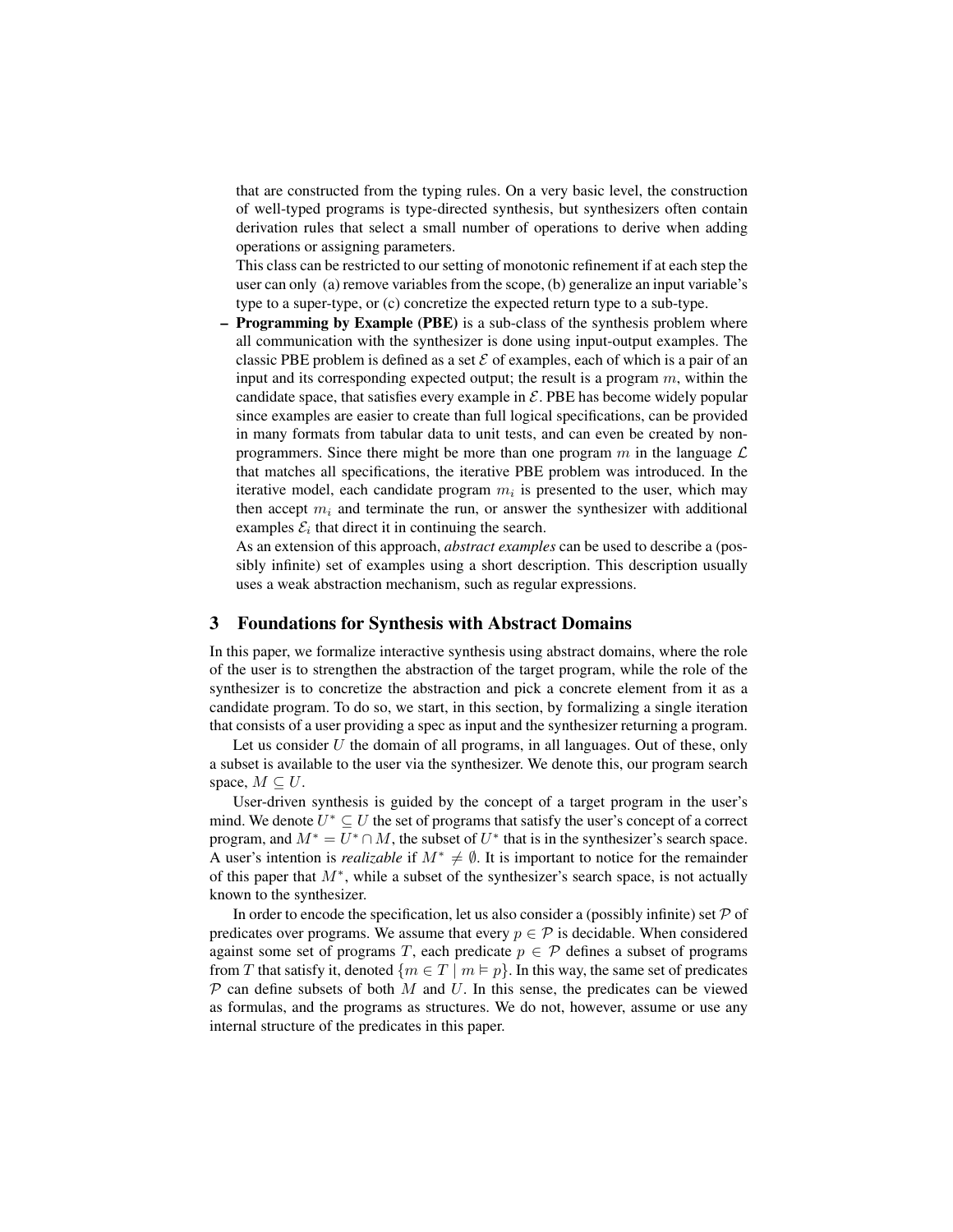In particular, we will use predicates in implication modulo a theory of programs. We write  $p \Rightarrow_T q$  to denote  $\forall m \in T$ .  $m \models p \Rightarrow m \models q$ . The same extends to a set of predicates,  $A \Rightarrow_T q$ , to mean as their conjunction.

The remainder of this paper assumes working with a specific  $P$  and a specific  $M$ , and that the user is seeking a specific  $M^*$ . This means all the definitions that follow are parametric in M and  $P$ , and when used also in  $M^*$ .

### 3.1 An abstract domain for programs

Our concrete domain consists of the powerset lattice  $(2^M, \subseteq)$  (where the least element is  $\emptyset$  and the greatest element is M). That is, each concrete element is a set of programs, and the sets get smaller when lower in the lattice.

During the synthesis process, the synthesizer represents (or abstracts) sets of programs from the concrete domain using sets of predicates from  $P$ . Formally, let  $A = 2^P$ . The synthesis process uses an abstract domain that consists of the powerset lattice  $(A, \subseteq)$ , where  $\subseteq$  is defined as  $\supseteq$ . That is, each abstract element is a set of predicates (interpreted as a conjunction), and the sets get larger (or more constrained) when lower in the lattice. Join, meet, bottom, and top are defined as they usually are in the powerset domain: For two abstract elements  $A_1, A_2 \in \mathcal{A}$ , meet is defined as  $A_1 \cap A_2 = A_1 \cup A_2$ and join as  $A_1 \sqcup A_2 = A_1 \cap A_2$ . Further,  $\top = \emptyset$  and  $\bot = \mathcal{P}$ .

From here on, we refer to  $A \in \mathcal{P}$  as elements in the lattice and as sets of predicates interchangeably. Which one we mean should be clear from the context (e.g.., the operators used).

*Galois connection* We would like an abstract element  $A \in \mathcal{A}$  to represent the set of programs  $s \in M$  for which every predicate  $p \in A$  holds. To do so, we define a Galois connection between  $(2^M, \subseteq)$  and  $(\mathcal{A}, \subseteq)$ .

**Definition 1** (Abstraction). *For a single program*  $m \in M$ , we define the abstraction *function*  $\beta(m) = \{p \in \mathcal{P} \mid m \models p\}$ , which abstracts m into the set of all predicates *that hold for m. From this we define for a set of programs*  $C \subseteq M$  *the abstraction*  $\alpha(C) = \bigsqcup_{m \in C} \beta(m) = \{p \in \mathcal{P} \mid \forall m \in C, m \models p\}.$ 

This is similar to the abstraction performed by Houdini [\[8\]](#page-21-8), Daikon [\[5\]](#page-21-9), and  $D^3$  [\[25\]](#page-22-12).

**Definition 2** (Concretization). For an abstract element  $A \in \mathcal{A}$ , we define the concretization *function*  $\gamma(A) = \{m \in M \mid \forall p \in A. m \models p\}$ , or all programs for which all *constraints in* A *hold.*

It is easy to verify that  $(\alpha, \gamma)$  is a Galois connection.

Recall that in the abstract domain,  $\bot = \mathcal{P}$  and  $\top = \emptyset$ . Therefore,  $\gamma(\top) = M$ , which means that the top element represents all valid programs in  $M$ , as desired. On the other hand,  $\gamma(\perp)$  is not necessarily the empty set, since there might be valid programs that satisfy all predicates in  $\mathcal{P}$ . However, in the typical case,  $\mathcal{P}$  contains contradicting predicates (e.g., a predicate and its negation, or examples mapping the same input  $i$  to different outputs  $o_1 \neq o_2$ ), in which case  $\gamma(\perp)$  represents an empty set of programs.

*Reducing the search space* The non-interactive, single-step, synthesis problem can now be described as one for which the input is a (partial) specification of the target program in the form of an abstract element  $A \in \mathcal{A}$ , and the output is some program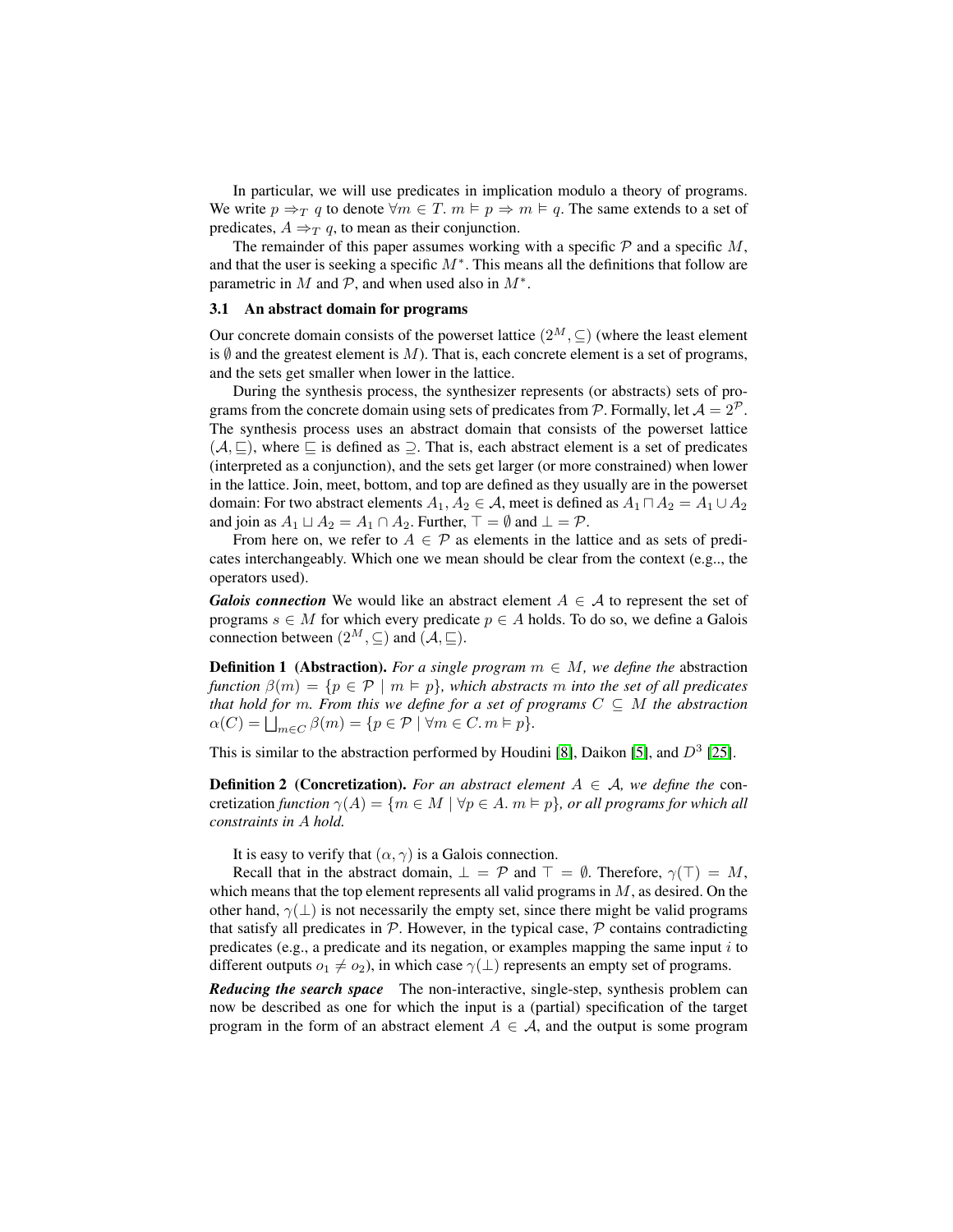from the set of programs it describes. The selection is (usually) not random, but rather influenced by internal representation in the synthesizer, as well as ranking functions. To reason about the synthesizer's role, we define  $Select : \mathcal{A} \to M \cup \{\perp\}$ , the synthesizer's operation of finding such a program.  $Select(A)$  amounts to picking a concrete element from  $\gamma(A)$ , or returning  $\bot$  if no such element exists; hence, it can be understood as partially concretizing the abstract element. The implementation of *Select* is dependent on the synthesis algorithm being used.

#### 3.2 Examples

*Type-directed synthesis as an abstract domain* A widely used domain of predicates is a domain of type information. When creating a procedure via type-directed synthesis, the specification to the synthesis procedure is provided via type predicates for the procedure's formals ( $name, \tau$ )  $\in$  Formals  $\times$  T and a desired return-type predicate,  $\tau_{ret} \in \mathcal{T}$  which will hold according to the  $\sqsubseteq$  relation on types. A similar specification is used for type-directed synthesis that produces code snippets: the same  $\tau_{ret}$  specifies the target type (usually assigned to a variable) and the available variables are specified using type predicates  $(name, \tau) \in Vars \times T$  for local variables  $Vars$ .

**PBE as an abstract domain** Another frequently used domain of predicates is the domain of input-output examples. Recall that each program m defines a function,  $\llbracket m \rrbracket$ :  $I \to O \cup \{\perp\}$ , that maps inputs to outputs (or to error). Programming by example considers the predicates  $\mathcal{P} = I \times O$ , where each pair  $(\iota, \omega) \in \mathcal{P}$  dictates that for input  $\iota$ , the program outputs  $\omega$ . For this purpose, we define  $m \models (\iota, \omega) \iff \llbracket m \rrbracket(\iota) = \omega$ .

*Syntactic feedback as an abstract domain* [\[26\]](#page-22-6) introduces a domain of predicates that provide syntactic restrictions on programs, intended for use by programmers. For instance, an include  $(f)$  predicate which holds only for programs that make use of a function or operator  $f$ , or exclude (f) which holds only when they do not. For linear functional programs, these operators can also be generalized to sequences of methods, either as a continuous subsequence—exclude ( $f \cdot g$ ) will hold only for programs where f is not immediately followed by g—or for general subsequences—exclude (f ·g) will hold for programs where there are no  $i < j$  s.t.  $f_i = f$ ,  $f_j = g$ . The predicates used in this work are limited to these, but in several examples in this paper we make use of predicates suggested by or simply in the spirit of those shown in [\[26\]](#page-22-6).

#### 3.3 Computability of the model

We notice that, in general, both  $\alpha$  and  $\gamma$  are non computable:  $\alpha$  because  $\beta$  may be infinite; and even though any A provided by the user will always be a finite set,  $\gamma$  may still not be computable as a finite set of predicates may return an infinite subset of an infinite  $M$ . Because of that, neither of them is used directly by any concrete implementation of the model. Concretization is only performed as part of a  $Select(A)$  operation, representing the synthesizer's generation of a program based on its description of the reduced program space A, which need not actually create the concrete set of programs represented by A. In synthesizers based on version space algebra (VSA) [\[19\]](#page-22-13), for instance, only a representation of the space of all programs is constructed, from which a single concrete program is then selected.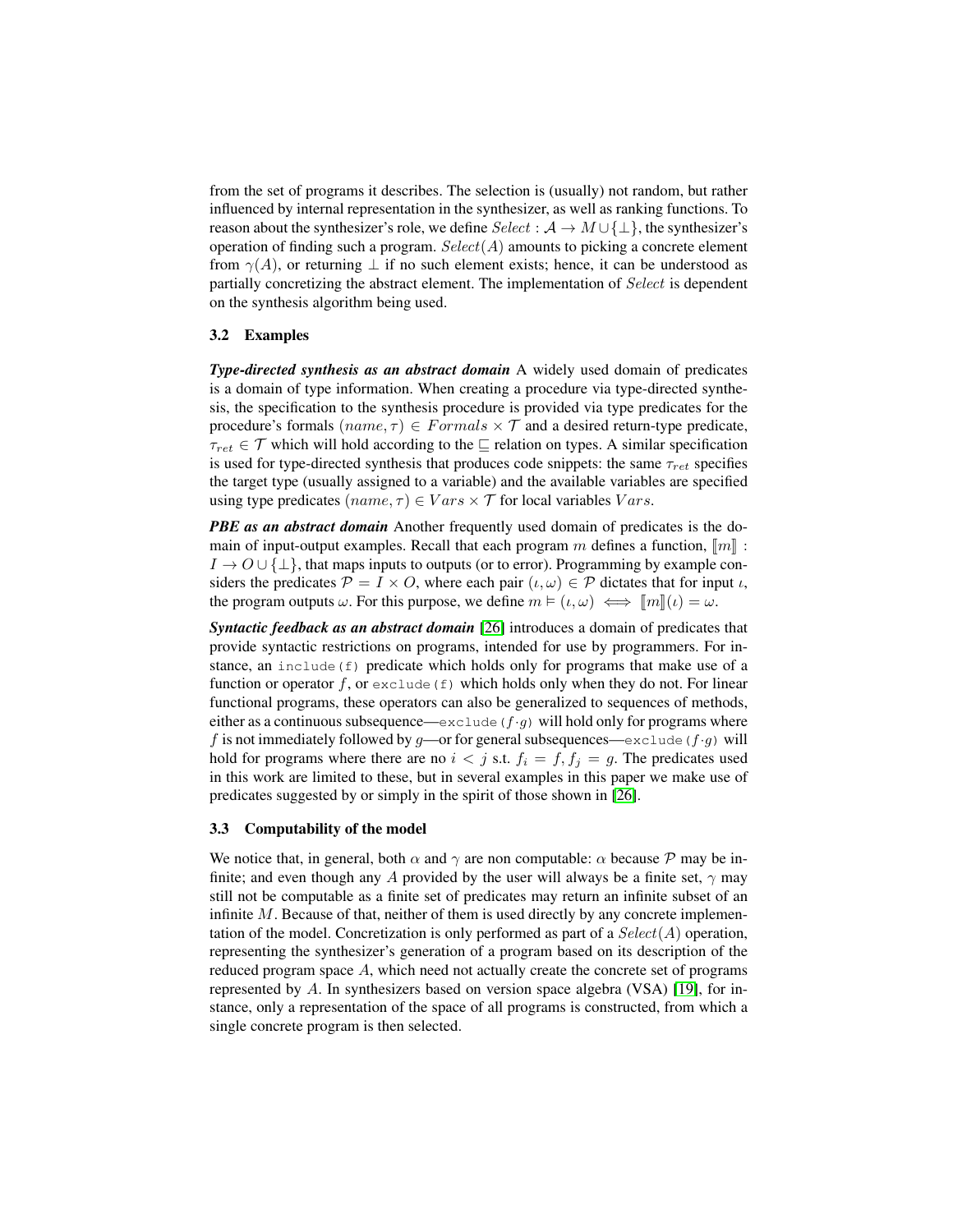Abstraction is also never performed by the algorithm, but rather by the user: the target programs,  $M^*$ , as envisioned by the user, are described in the input specification A by the selected predicates. This is less precise than a full (and possibly infinite)  $\alpha({m^*})$  of some  $m^* \in M^*$ , but in an iterative synthesis process can be refined by the user when the result is insufficient, which means that the synthesizer state (representing the accumulated user input) comes closer to  $\alpha({m^*})$  with each iteration. (Note that unlike a classical abstraction framework [\[3\]](#page-21-6), where it is important to soundly abstract the entire set  $M^*$ , in synthesis it suffices to abstract some nonempty subset of  $M^*$ .)

*Intuition* If the user could produce a full specification  $S^* \subseteq \mathcal{P}$  (or as full as  $\mathcal{P}$  allows), satisfying it could be a matter of arbitrarily selecting any program from  $\gamma(S^*)$ . However, since creating full specifications is hard or even impossible, the process of interactive synthesis, which will be described in the next section, is essentially building up to a fuller specification in every iteration. The user adds new specifications to rule out each undesirable candidate program, and the meet operation collects added specifications into the synthesizer state, which at the limit will reach  $S^*$ .

# <span id="page-7-0"></span>4 An Abstract Model of Interactive Synthesis

Section [3](#page-4-0) discussed a model for a single iteration of synthesis. We now wish to describe the iterative process that exists, even if implicitly, in most synthesizers. In it the user will keep adding to the specifications given every time the synthesis procedure offers an unsatisfactory candidate. We formulate this as questions (candidate programs) and answers (additional specifications).

Definition 3 (Synthesis session). *A* synthesis session *is a sequence of steps by the user and synthesizer*  $S = (A_0, q1), (A_1, q2), \ldots$  *such that*  $q_i \in M \cup \{\perp\}$  *are synthesizer questions and*  $A_i \in \mathbb{P}_{\text{fin}}(\mathcal{P}) \cup \{\perp\}$  *are user answers, where*  $\mathbb{P}_{\text{fin}}(\mathcal{P})$  *is the set of all finite subsets of*  $P$  *and*  $\perp$  *signifies a forced contradiction. We denote*  $A_0$  *the* initial specifications *provided by the user.*

<span id="page-7-1"></span>Within a synthesis session we define the state of the synthesizer via the constraints on it provided by the user, as follows:

**Definition 4 (Synthesizer state).** *The* state of the synthesizer  $S \subseteq \mathcal{P}$  *is an abstract element describing the portion of the search space requested by the user. If the user has given feedback for i iterations in the form of the elements*  $A_0, A_1, \ldots, A_i \subseteq \mathcal{P}$ *, the state after i iterations of feedback is*  $S_i = \bigcup_{0 \leq j \leq i} A_j$ *.* 

Interactive synthesis can now be formalized as a process in which both the state of the synthesizer and the interaction between the synthesizer and the user are based on abstract elements. In step i, the synthesizer selects a program  $q_i \in M$  using  $Select(S_{i-1}),$ and poses  $q_i$  as a validation question to the user. The user accepts or rejects the program. In case of rejection, the user responds with an answer  $A_i \in \mathcal{A}$  in the form of an abstract element which consists of one or more predicates out of  $P$ . Given the user's answer  $A_i$ , the new state of the synthesizer in step  $i + 1$  is set to  $S_{i+1} = S_i \sqcap A_{i+1}$ , thus narrowing the set of concretizations to consider. Or, in other words, we can now define  $S_{i+1} = \prod_{0 \leq j \leq i+1} A_j$ . The search is over either when *Select* returns nothing because  $\gamma(S_i) = \emptyset$  and represents no programs, or when the user is satisfied and accepts the program.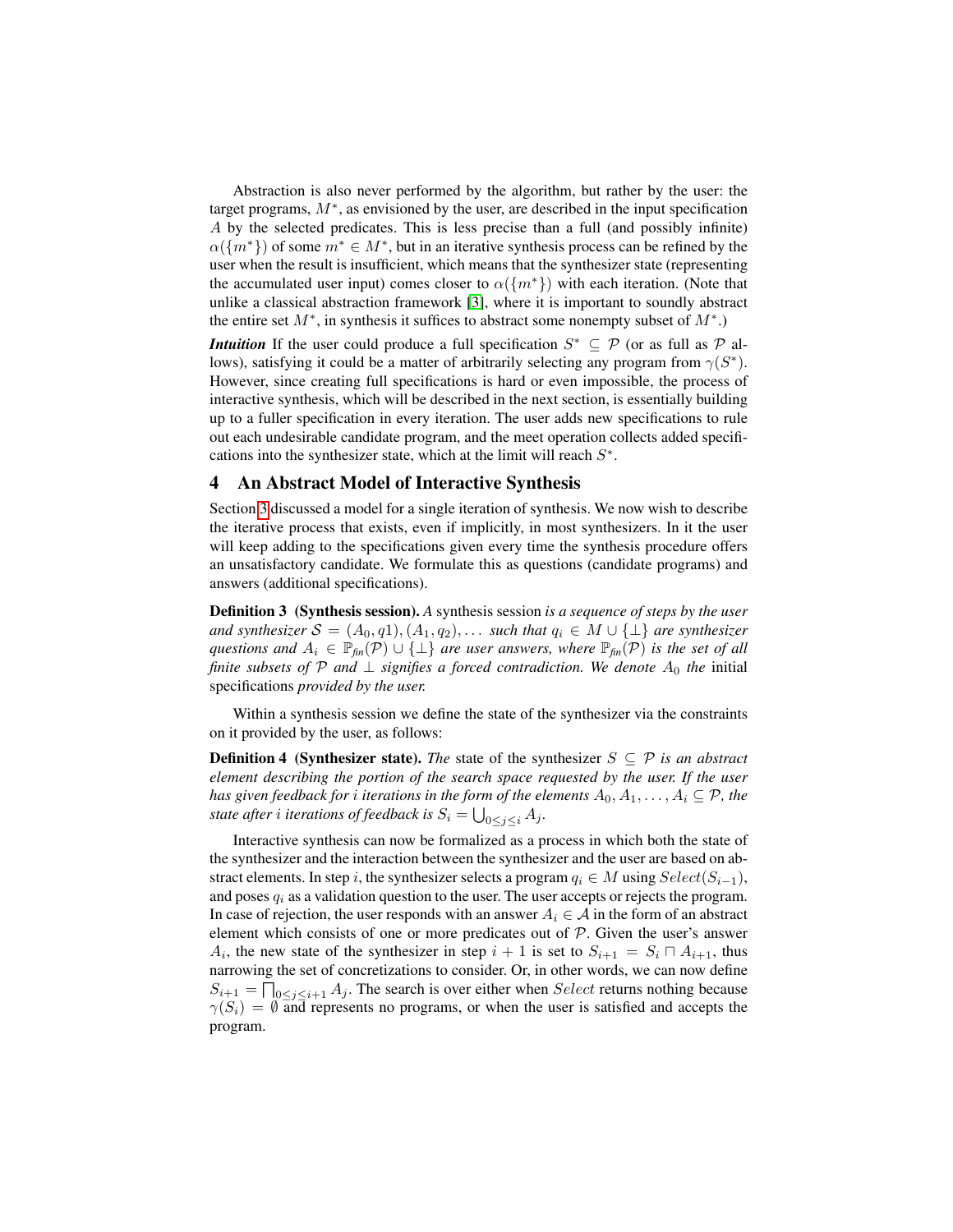Notice that, unlike the classical use of abstraction, where the intent is to describe as many concrete states as possible, and so new information is appended via join, here our purpose is to refine, and so we use meet.

*Synthesis users* In order to reason about iterative synthesis, we must define the user's behavior. We have already defined  $U^*$  the set of programs in U the user is willing to accept, as well as  $M^*$ , the intersection between the user's concept of the target program and the search space of the synthesizer. We now add guarantees for the iterative behavior:

<span id="page-8-0"></span>**Definition 5** (User correctness). A user step, providing  $A_i$  as an additional specifica*tion, is* correct *when*  $A_i \subseteq \{p \in \mathcal{P} \mid \exists m \in U^* . m \models p\}.$ 

Correctness means the user will not provide predicates that are inconsistent with their idea of the target. Notice that this set of predicates may still contain a contradiction, as it contains predicates of different programs, and that even if no explicit contradiction exists, subsets of it may still evaluate to  $\emptyset$  over the domain M.

According to definition [5,](#page-8-0) a correct user may still provide predicates that hold for some, but not all, of  $U^*$ . This may seem unintuitive, but realistically occurs because (a)  $U^*$  may not be sufficiently described with predicates from  $P$ , but a subset of it may, (b) given a current candidate program  $m$ , the user sets a trajectory for the synthesis procedure and makes local decisions that may rule out some programs in  $U^*$ , or conflict with other (similarly local) decisions made in the past.

Definition 6 (Synthesis user). *The* behavior of the user *includes the following guarantees:*

- *1. The user is correct for as long as they can be. If the user can no longer provide an answer that is correct, they will answer* ⊥*.*
- *2. If a user sees a program in* M<sup>∗</sup> *, they will accept it.*

<span id="page-8-5"></span>Finally we define a feasible synthesis session as a session that can be reached by the actions of a user and a synthesizer:

Definition 7 (Feasible synthesis session). *A* feasible synthesis session *is a synthesis session*  $\mathcal{S} = (A_0, q_1), (A_1, q_2), \ldots$  *that satisfies the following:* 

<span id="page-8-2"></span>*(a) All*  $A_i$  *are correct steps (definition* [5\)](#page-8-0) *or*  $\perp$ *,* 

- <span id="page-8-1"></span>*(b)*  $q_i = Select(S_{i-1})$ *, i.e.*  $q_i \in \gamma(S_{i-1}) \cup \{\perp\}$ *, where* ⊥ *signifies no possible program,*
- <span id="page-8-3"></span>*(c) If*  $q_n \text{ ∈ } M^* \cup \{\perp\}$  *then S is finite and of length n, and*
- <span id="page-8-4"></span>*(d) In a finite* S *of length*  $n, q_n \in M^* \cup {\{\perp\}}$

*where item [b](#page-8-1) is a requirements for synthesizer correctness, and items [a,](#page-8-2) [c](#page-8-3) and [d](#page-8-4) are requirements for user correctness.*

Remember that additionally, from the definition of  $Select$ , if S is finite of length n, then  $q_n = \perp \iff \gamma(S_{n-1}) = \emptyset$ .

These mean that a feasible synthesis session is either (i) infinite, (ii) ends by returning  $⊥$ , (iii) or ends with the user accepting  $q_n$  the last program.

For the remainder of this paper we are only interested in feasible synthesis sessions.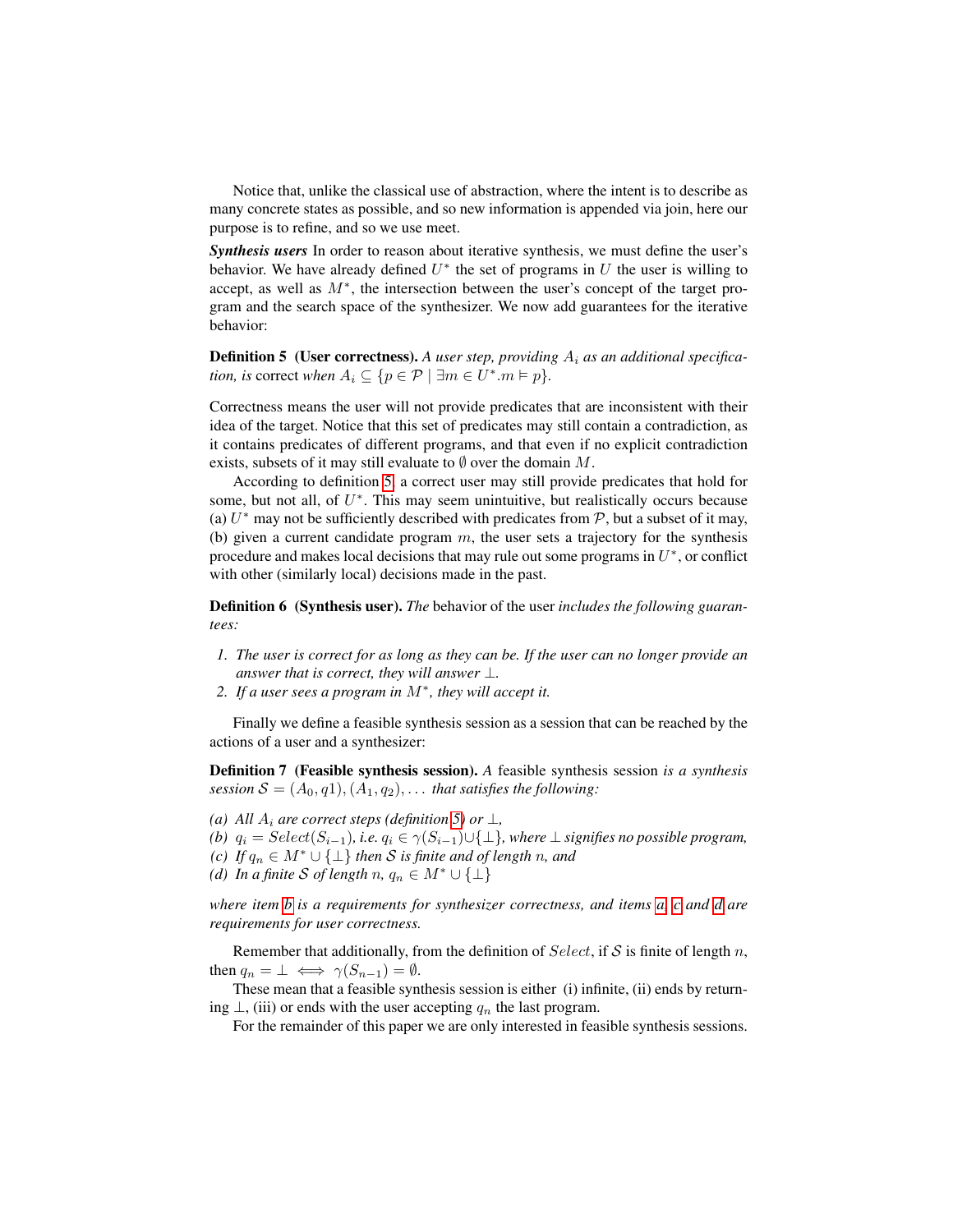**Definition 8** (Convergence). A synthesis session  $(A_0, q_1), (A_1, q_2), \ldots, (A_{n-1}, q_n)$  is *said to* converge *if*  $\gamma(S_n) \subseteq M^*$ . *It has* converged successfully *if*  $\gamma(S_n) \neq \emptyset$ .

When a session has terminated with any result other than  $\perp$ , this will mean that the user accepts  $q_n$ , but convergence is in fact a stronger condition. This is because definition [7](#page-8-5)[\(d\)](#page-8-4) can refer to a case where the synthesizer has offered a program out of  $M^*$  at any point in the session, because of the implementation of Select, ranking, or domain knowledge, thereby causing the session to end immediately. Convergence, on the other hand, ensures that regardless of the implementation of Select, a program from  $M^*$  will be returned (or no program at all). This definition reflects the fact that, unlike classical abstraction frameworks, where one seeks an overapproximation of the target that is "precise" enough, convergence of a synthesis procedure requires an *underapproximation* of the target. For convergence to be successful, that underapproximation must be nonempty. For the remainder of this paper we will be mostly interested in the worst-case implementation of *Select*, where the session either converges or is infinite.

### 4.1 Progress-making sessions

The first basic property needed in order to explore convergence is that the synthesis session is progressing—refining not only the abstract element of the synthesizer state but also its concretization in the program space. We consider two kinds of progress, weak and strong, which differ by the effect of the step on the synthesizer state. Section [5](#page-11-0) will leverage progress into results on termination.

<span id="page-9-1"></span>**Definition 9 (Weak progress).** A user answer  $A_i$  is said to create weak progress in *iteration i of a synthesis session if*  $\gamma(S_{i-1} \sqcap A_i) \subsetneq \gamma(S_{i-1})$ *. This means that*  $A_i$  *has ruled out at least one program from*  $M$  *described by*  $S_{i-1}$ .

We say a synthesis session makes weak progress if every user answer  $A_i$  in the *session makes weak progress.*

Note that it is not enough to demand that  $S_{i-1} \sqcap A_i \sqsupset S_{i-1}$ : the user can provide a predicate p that rules out no program in  $\gamma(S_{i-1})$ , which means  $\gamma(S_{i-1}) = \gamma(S_i)$  but since it was not given before by the user,  $S_{i-1} \sqcap A_i \sqsupset S_{i-1}$ .

<span id="page-9-0"></span>Lemma 1 (Weak progress by implication). *User answer* A<sup>i</sup> *in iteration* i *of synthesis session makes weak progress if and only if*  $S_{i-1} \not\Rightarrow_M A_i$ .

*Proof.* Let S be a synthesis session. Step i makes weak progress  $\iff \gamma(S_{i-1} \sqcap A_i) \subsetneq$  $\gamma(S_{i-1}) \iff \exists m \in M.m \in \gamma(S_{i-1}), m \notin \gamma(S_{i-1} \sqcap A_i) = \gamma(S_{i-1}) \cap \gamma(A_i) \iff$  $\exists m \in M.m \in \gamma(S_{i-1}), m \notin \gamma(A_i) \iff \exists m \in M.\forall p \in S_{i-1}.m \models p, \exists p \in A_i.m \not\models p$  $p \iff \exists p \in A_i \ldotp S_{i-1} \not\Rightarrow_M p \iff S_{i-1} \not\Rightarrow_M A_i$ . The contract of the contract  $\Box$ 

Lemma [1](#page-9-0) gives us a test for the synthesizer to apply should the creators of the synthesizer wish for it to enforce progress in every iteration.

*Example 1.* Let us examine predicates used for providing positive feedback. In PBE this might be an example that reinforces some behavior that is good in the current program. In other predicates this might be okaying a syntactic portion on the program, or in other words, asking the synthesizer to keep something for future programs. Another option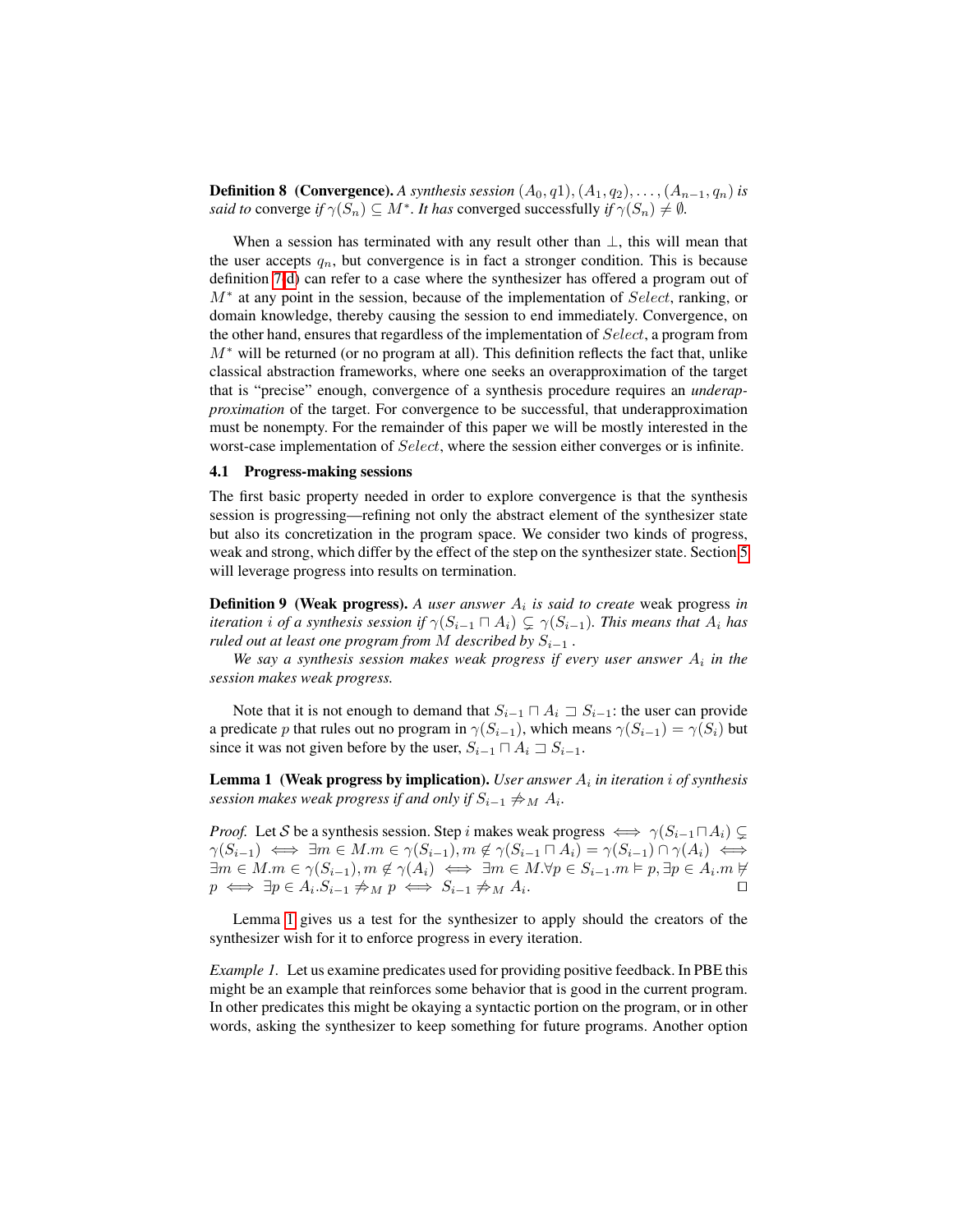is approving of an intermediate value of the program for a specific input—something which holds for the current program.

All of these, while not ruling out the current program, may rule out other programs in the space. This means that in a synthesizer which enumerates the entire space of  $M$ in some order, the same  $q_i$  will be displayed as  $q_{i+1}$ . However, since the portion of the program space represented by  $S_n$  is different, some implementations of Select may return a different program.

<span id="page-10-0"></span>Definition 10 (Strong progress). A user answer  $A_i$  is said to create strong progress in *the synthesis session if*  $q_i \not\in \gamma(S_{i-1} \sqcap A_i)$ *, or in other words, if*  $\alpha(\{q_i\}) \not\sqsubseteq A_i$ *.* 

*We say a synthesis session makes strong progress if every user answer in the session makes strong progress.*

Definition [10](#page-10-0) is stronger than that defined in definition [9](#page-9-1) as it ensures the user will not be shown the same program again, regardless of the implementation of Select. If Select has some preference bias—such as an ordering over the programs—then nonstrong progress will essentially lead to the same program being returned; however, we do not preclude the general case where changing the specification in any way or even just re-running the synthesizer may yield a different program.

*Example 2.* The FlashFill implementation in Microsoft Excel [\[10\]](#page-21-0) allows only predicates that would cause strong progress. Specifically, as the program candidate in each iteration of FlashFill is executed on the entire dataset and the results are shown to the user. The user can then make changes to records where the result of the executed program is not the desired result. This mean that the set of predicates available to the user at iteration i is not any  $\{(r, o) \mid r$  is a record in the table }, but only  $\{(r, o) \mid ||q_i||(r) \neq o\}$ . Since every  $p \in A_i$  necessarily rules out  $q_i$ , this is an even stronger requirement than that of strong progress in definition [10.](#page-10-0)

Due to our assumption on the user correctness, the strong progress requirement can be equivalently formulated by requiring the user to use at least one predicate that differentiates  $q_i$  from  $M^*$ :

**Definition 11 (Diff).** We define the diff between two programs  $m_1, m_2 \in M$  in the *program space over the set of available predicates to be*  $diff(m_1, m_2) = \{p \in \mathcal{P} \mid$  $m_2 \vDash p \wedge m_1 \not\models p$ } =  $\beta(m_2) \setminus \beta(m_1)$ .

Lemma 2 (Correct strong progress by differentiating predicate). *A* correct *user answer*  $A_i$  in iteration  $i + 1$  of a synthesis session makes strong progress if and only if  $A_i \cap \bigcup_{m \in M^*} \text{diff}(q_i, m) \neq \emptyset.$ 

While progress is a natural requirement to make, it may not always be obtainable with the available predicates. There may simply not be predicates with which to rule out the current program, for instance, but, most often, there is simply no correct step with which to continue the session. Next, we define the result of the clash between progress and correctness and demonstrate a scenario where it manifests:

Definition 12 (Non-progress point). *Iteration* i *is a* weak non-progress point *(resp.* strong non-progress point*) if any predicate* p *that would cause weak (resp., strong) progress is incorrect, i.e.,*  $\forall m \in U^*$ . $m \not\models p$ .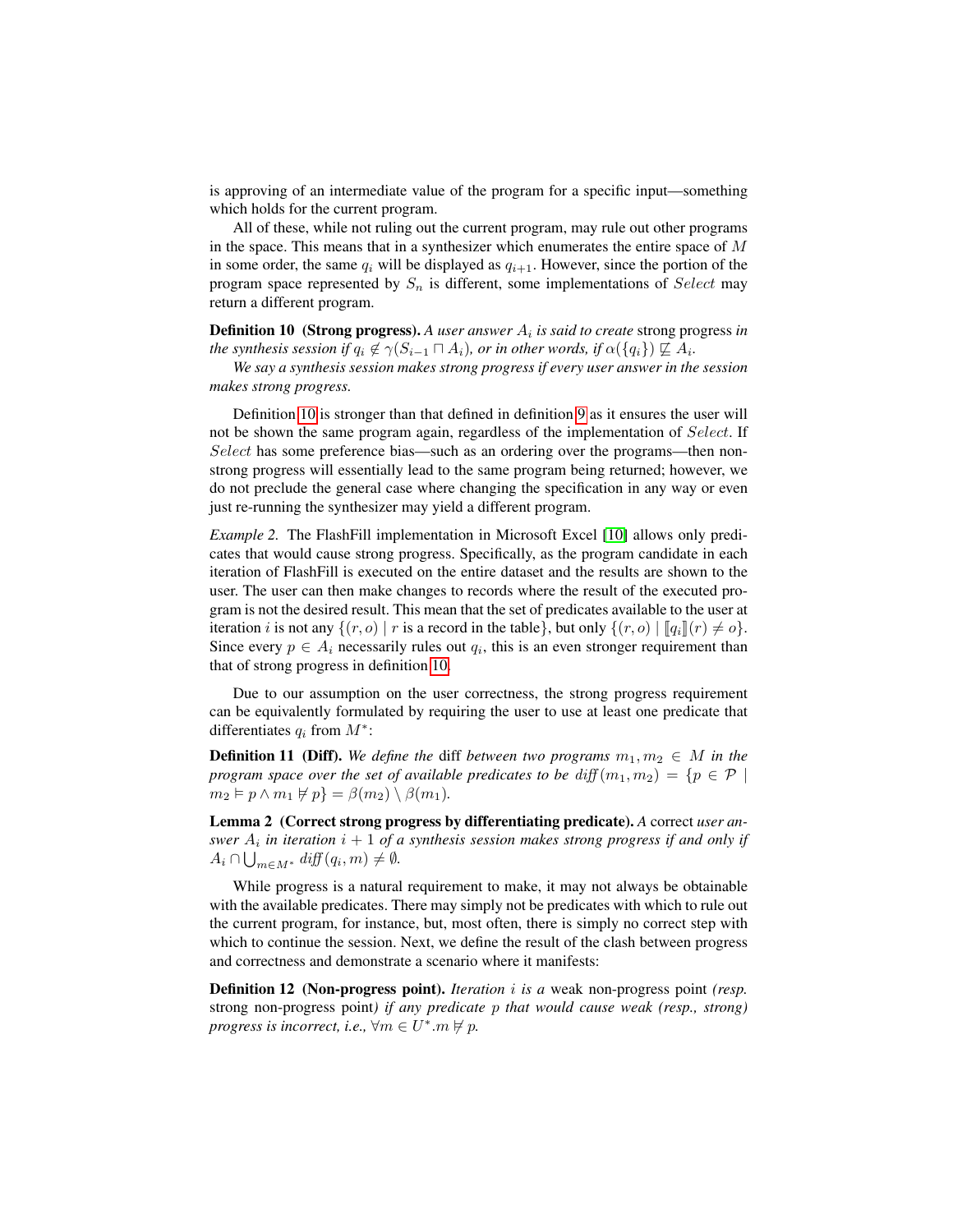In the sequel, we simply refer to a "non-progress point" since the weak/strong qualifier is determined by the kind of interaction enforced by the synthesizer.

If iteration  $i$  is a non-progress point, then by correctness the user is forced to answer ⊥. In practice, this means iteration  $i + 1$  will necessarily be  $(\perp_{\mathcal{P}}, \perp_M)$ .

<span id="page-11-3"></span>*Example 3.* Consider a domain of programs and a set of predicates  $P = \{\text{exclude}(f) \mid \text{if } f \in \mathbb{R}\}$  $f \in \mathcal{V}$  ∪ {include (f) |  $f \in \mathcal{V}$  over some vocabulary of methods V. The user is looking for a program that will provide them with the second element of a list of strings. Let us assume that  $U^* = M^* = \{\text{input}.\text{tail}.\text{head}\}$ , and that the user is shown  $q_i =$ input.head.tail.

If the current synthesizer enforces strong progress, the user is now at an impasse: includes are a form of positive feedback, approving of something in the current program. While they may rule out some program in the synthesizer state, they will not rule out  $q_i$ . However, with the given set of predicates, either option that will make any progress, exclude (head) and exclude (tail), will violate correctness, and will cause  $S_i \cap M^* = \emptyset$ .

# <span id="page-11-0"></span>5 Termination

In general, a synthesis session may never terminate. For instance, it is easy to show using this model that PBE may never terminate: let us assume the user is searching for a program where conversion from polar to cartesian coordinates is required. The user will provide some examples for desired input-output pairs, and a program that applies the sine function to implement the conversion will be part of the synthesizer state, but no matter how many examples are provided, there will still be programs that use some interpolated polynomial instead of sine, thereby keeping  $\gamma(S_i)$  from ever reaching  $M^*$ .

We now show two conditions for termination for synthesizers, based on properties of their predicates. The first is a condition for both strong and weak progress sessions, demanding a strong requirement from the synthesizer, a *well-quasi-ordering* of the predicates. The second is a condition for synthesis sessions that make strong progress, and is modeled on a property similar to well-quasi-order's finite basis property. In it, we can weaken the requirement on the predicates, but in exchange add a requirement from the user.

### 5.1 WQO predicates

<span id="page-11-1"></span>We first show that termination can be guaranteed using the theory of well-quasi-ordering:

**Definition 13** (Well-quasi-order [\[16\]](#page-22-14)). *Let*  $\leq$  *be quasi-order on* X *(i.e.,*  $\leq \leq X \times X$ *is a reflexive and transitive relation). By convention,*  $x > y$  *denotes*  $y \leq x \wedge x \nleq y$ *. The following definitions are equivalent:*

- $(1) \leq$  *is a wqo over space* X
- *(2) In every infinite sequence*  $x_1, x_2, \ldots$  *there exist*  $i < j$  *s.t.*  $x_i \leq x_j$ *, and*
- <span id="page-11-2"></span>(3) *X* satisfies both: (a) every sequence  $x_1 > x_2 > ...$  is finite (the strictly de*scending chain condition, also known as well-foundedness), and (b) every sequence*  $x_1, x_2, \ldots$  *with*  $x_i \nleq x_j$  *for*  $i \neq j$  *is finite (the incomparable chain condition, also known as the antichain condition).*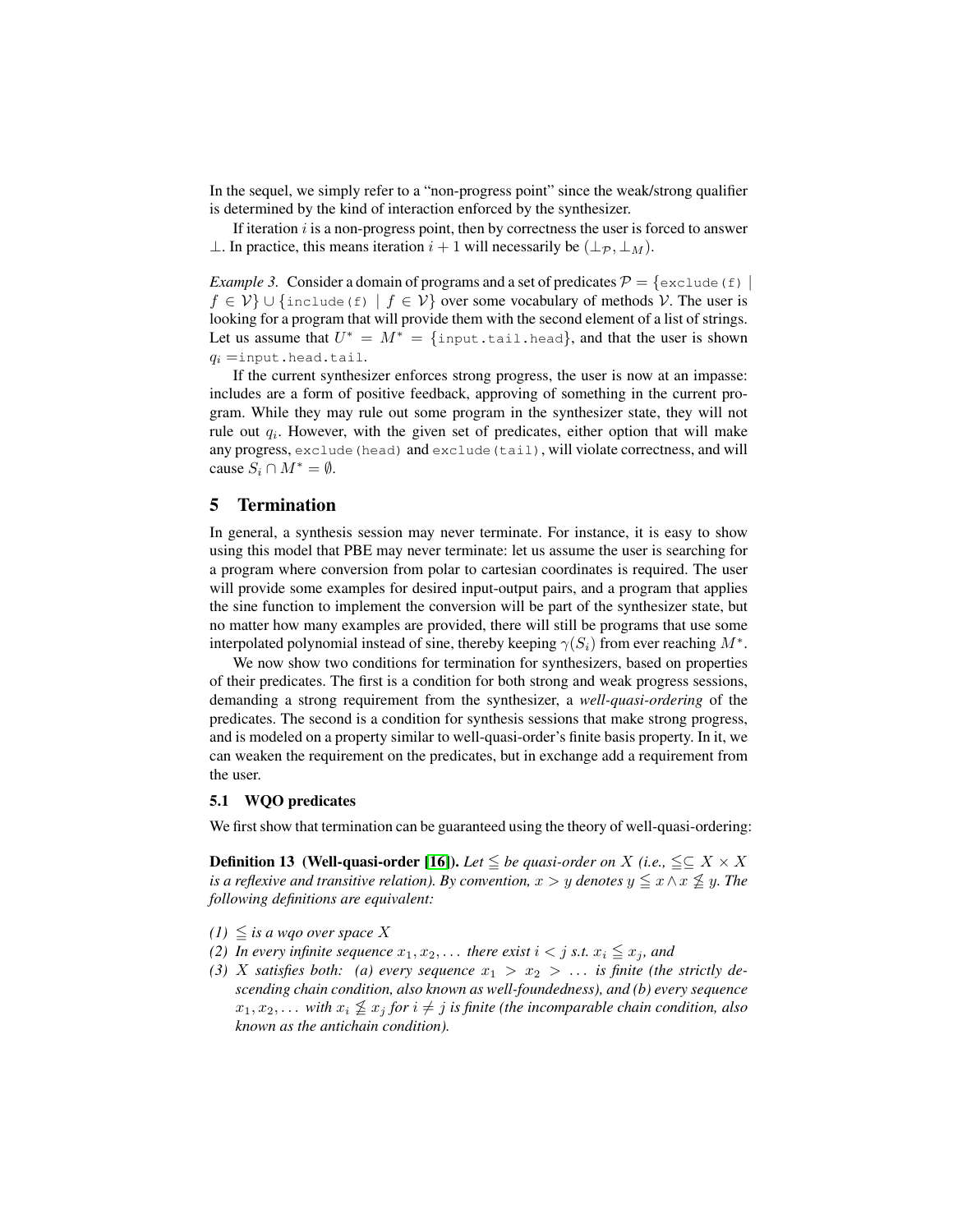**Theorem 1.** Let  $p \preceq p' \iff p \Rightarrow_M p'$ . If  $\preceq$  is a well-quasi-ordering over the set  $\bigcup_{m' \in M^*} \beta(m')$ , then any synthesis session that makes (weak or strong) progress will *always converge in a finite number of steps.*

*Proof.* Since every strong progress session also makes weak progress, it suffices to prove the theorem for weak progress sessions.

Let us assume, by way of contradiction, that  $S$  is an infinite synthesis session that makes weak progress. We construct the infinite sequence  $p_0, p_1, \ldots$  such that  $p_i$  is some progress-making predicate from  $A_i$ . Since  $S$  makes weak progress, we know that  $S_{i-1} \not\Rightarrow_M p_i$  (Lemma [1\)](#page-9-0) and in particular, for every  $p' \in S_{i-1}$ ,  $p' \not\Rightarrow_M p_i$ . From definition [4,](#page-7-1)  $\forall p_j \cdot j \leq i \Rightarrow (p_i \not\Rightarrow_M p_j)$ , or in other words,  $\forall p_j \cdot j \leq i \Rightarrow (p_i \not\leq p_j)$ . But since  $\leq$  is a wqo, in every infinite sequence  $\exists i, j.i < j \land p_i \leq p_j$  (from definition [13\(](#page-11-1)b)), leading to a contradiction. This means a session must be finite, i.e. converge.  $\Box$ 

From this, if the entire predicates set  $P$  is a wqo, then the synthesizer will terminate for every  $M^*$ .

*Example 4.* While it is easy to see that examples are not a wqo, as the entire domain is incomparable, there are domains of predicates that do create a wqo. For instance, a family of syntactic predicates  $\mathit{exclude}(f_1 \cdots f_2 \cdots f_n)$  that exclude programs containing a specific subsequence of function calls (not necessarily consecutive) will be a wqo over the domain of linear programs [\[13\]](#page-21-10). In this domain, a user can express feedback such as  $\mathit{exclude}( \text{close} \cdots \text{read})$ , thereby ruling out every program that creates a read-after-close error.

#### 5.2 Locally strongest user

In this subsection, we relax the well-quasi-order requirement on the predicates, and prove another termination property by assuming some locally-optimal property of the user.

**Definition 14** (Base set). Let  $S \subseteq P$  be a set of predicates. We define the base of S,  $Base(S) = \{p \in S \mid \forall p'.p' \Rightarrow_M p \Rightarrow p = p'\},$  i.e. the set of strongest predicates in S.

In order to simplify we assume  $P$  does not contain equivalent predicates.

Let us now add a new restriction on the user, which strengthens the strong progress requirement of the synthesizer:

**Definition 15** (Locally strongest user). *Given a candidate program*  $q_i \notin M^*$ , a locally strongest user *will answer with*  $A_i$  *such that*  $A_i \cap \bigcup_{m' \in M^*} Base(df(q_i, m')) \neq$  $\emptyset.$  That is, at least one predicate in the answer  $A_i$  will be taken from  $Base ($   $diff (q_i, m'))$ of some target program  $m'$  (where the latter means that no stronger predicate exists in  $diff(q_i, m')$ ).

In other words, a locally strongest user will always make progress using the most effective (i.e., strongest) predicates available. This means that, for instance when using GIM predicates [\[26\]](#page-22-6), given a choice between two sequence exclusion predicates exclude (*drop*) and exclude (*drop*  $\cdot$  take), if they are both relevant, the user will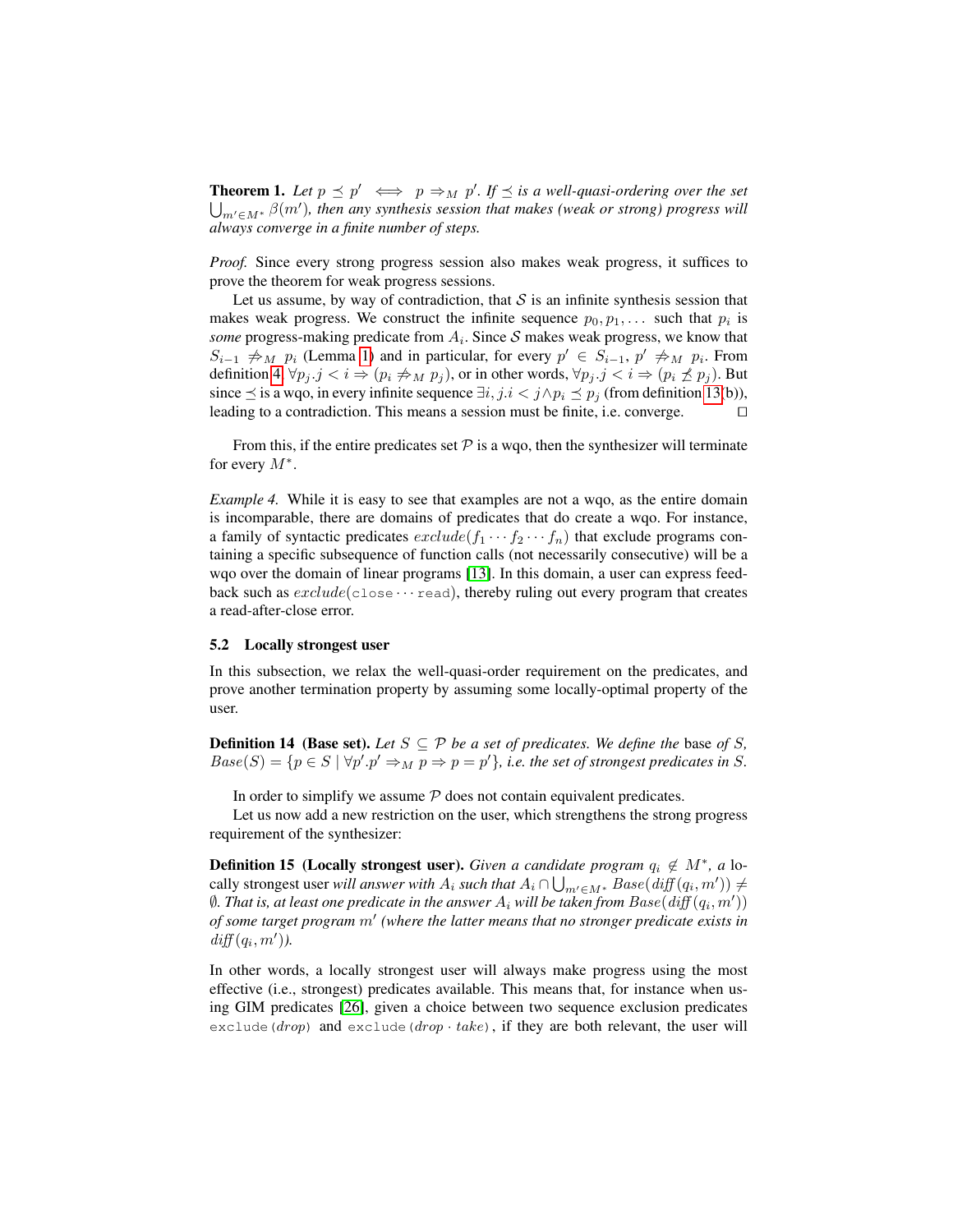select the one making more impact – which is the sensible choice, as excluding the subsequence when the individual function is undesirable could cause it to appear again.

We notice that in case the sets of predicates in question have an infinitely decreasing (i.e., infinitely getting stronger) sequence of predicates, this restriction on the user is at odds with correctness: no predicate from the infinite decreasing sequence will be represented in its base set, which means the user may have a *correct* predicate available to them from  $\bigcup_{m' \in M^*} diff(q_i, m')$  but no action in the union on the base sets.

To counteract this, we would like to make sure every chain of predicates would have a strongest element to add to the base set. We therefore add a requirement for  $\bigcup_{m' \in M^*} \beta(m')$  to be a well-founded order: we recall that if X is a wfo, it satisfies the strictly descending chain condition in definition [13\(](#page-11-1)c) (but not necessarily the incomparable chain condition). The following lemma shows that if  $\bigcup_{m' \in M^*} \beta(m')$  is a wfo, then a correct user that is able to make strong progress can also be locally strongest, i.e., it will never get stuck due to inability to find a "strongest" predicate.

**Lemma 3.** Let  $p \preceq p' \iff p \Rightarrow_M p'$ . If  $\preceq$  is a wfo over  $\bigcup_{m' \in M^*} \beta(m')$ , then whenever  $\bigcup_{m'\in M^*}$   $diff(q_i,m')\neq \emptyset$ , we have that  $\bigcup_{m'\in M^*}Base(\widehat{diff}(q_i,m'))\neq \emptyset$  as *well.*

*Proof.* First note that if  $\preceq$  is a wfo over  $\bigcup_{m' \in M^*} \beta(m')$ , then it is also a wfo over  $\bigcup_{m' \in M^*} diff(q_i, m')$  for any  $q_i \notin M^*$ . This is immediate from the property that  $diff(q_i, m') \subseteq \beta(m')$  and hence  $\bigcup_{m' \in M^*} diff(q_i, m') \subseteq \bigcup_{m' \in M^*} \beta(m')$ . Since  $\bigcup_{m' \in M^*} diff(q_i, m')$  is nonempty, well foundedness ensures that its base set is also nonempty, and hence also  $\bigcup_{m' \in M^*} Base(diff(q_i, m')) \neq \emptyset$ .

We can now formalize our termination result for a locally strongest user. We start with the simpler case where  $M^*$  is a singleton set, and then extend it to the general case.

**Theorem 2.** If  $\bigcup_{m'\in M^*}\beta(m')$  is a wfo,  $\bigcup_{m'\in M^*}Base(\beta(m'))$  is finite and the user *is locally strongest, then any synthesis session that makes strong progress will converge in a finite number of steps.*

Notice that when using  $\Rightarrow_M$  as an order relation, the requirement of finiteness of  $\bigcup_{m' \in M^*} Base(\beta(m'))$  is similar to a wqo's finite basis requirement (Higman [\[13\]](#page-21-10)). However, this requirement is only applied to  $\beta(m')$  for  $m' \in M^*$ , not to all sets, and does not require an upwards-closed set. Also notice that if  $\bigcup_{m' \in M^*} \beta(m')$  was a wqo, as required from theorem [1,](#page-11-2) this would already be true because of the finite basis property.

*Proof.* First we show that  $Base(diff(q_i, m^*)) \subseteq Base(\beta(m^*))$  for every  $m^* \in M^*$ and  $q_i \in M$ . Let us assume, by way of contradiction, that there exists a predicate  $p \in$  $Base(diff(q_i, m^*)), p \notin Base(\beta(m^*)).$  We know that  $p \in \beta(m^*),$  since  $diff(q_i, m^*) \subseteq$  $\beta(m^*)$ , so for p to not be in  $Base(\beta(m^*))$  there must be  $p' \in Base(\beta(m^*))$  s.t.  $p' \Rightarrow_M p$ . p' is not in  $diff(q_i, m^*)$ , or it would also be in  $Base(diff(q_i, m^*))$  instead of p, which means that  $q_i \models p'$ . However, since  $q_i \not\vdash p$  and  $p' \Rightarrow_M p$ , we have reached a contradiction. This trivially implies that  $\bigcup_{m'\in M^*} Base(df(q_i, m')) \subseteq$  $\bigcup_{m' \in M^*} Base(\beta(m'))$ , and hence finiteness of  $\bigcup_{m' \in M^*} Base(\beta(m'))$  ensures that  $\bigcup_{m' \in M^*} Base(df(q_i, m'))$  is finite as well.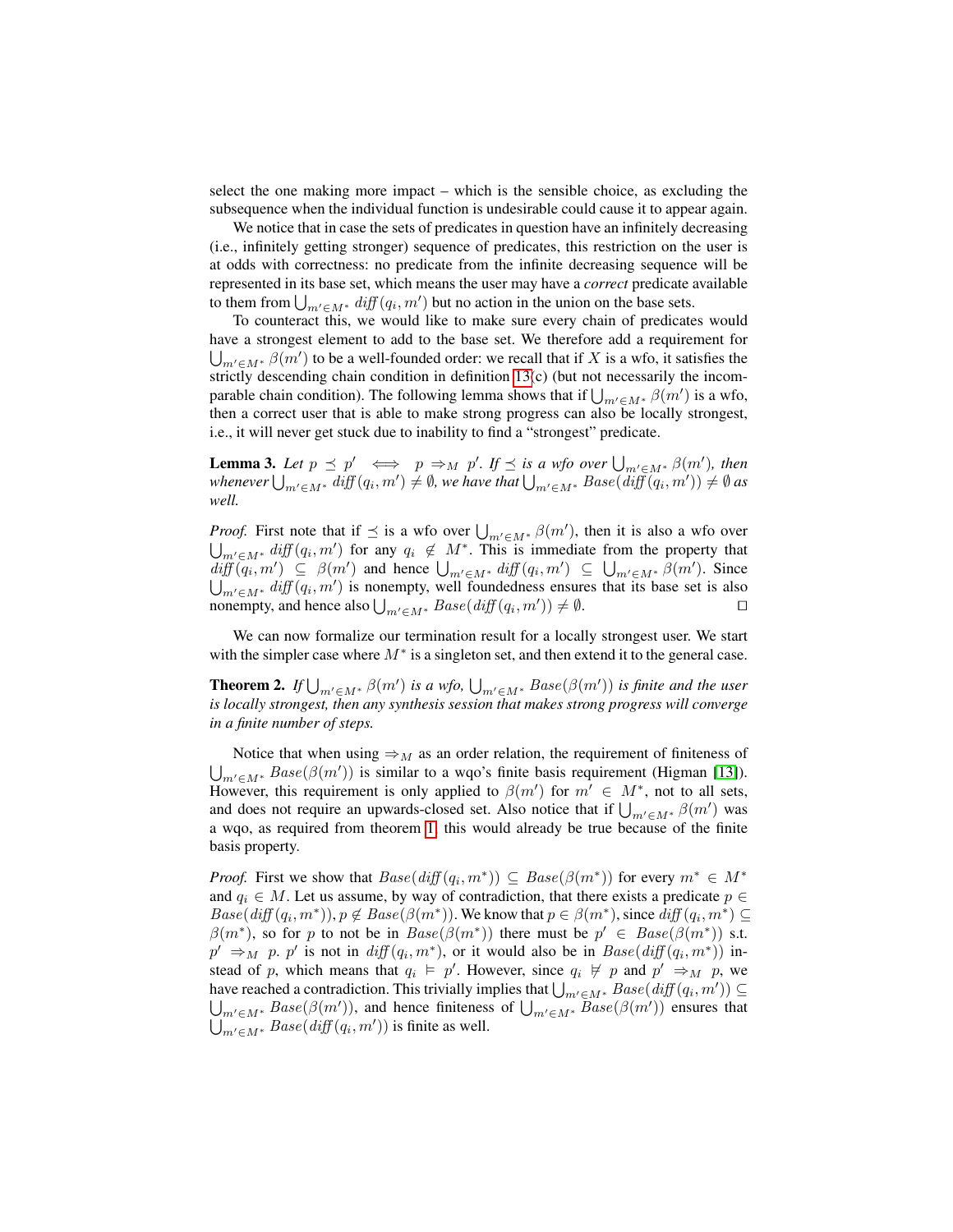Next we see that since  $\bigcup_{m' \in M^*} Base(diff(q_i, m'))$  is finite, then if the user makes strong progress by selecting a predicate from  $\bigcup_{m'\in M^*} Base(diff(q_i, m'))$  in each iteration, the session will always converge in at most  $n \leq |\bigcup_{m' \in M^*} Base(df(f(q_i, m'))|$ iterations when one of the following will occur:

- $\gamma(S_n) \subseteq M^*$  (as will be seen later in definition [16,](#page-14-1)  $S_n = B \in \mathcal{B}$ ), and the session has converged successfully, or
- $\gamma(S_n) = \emptyset$ , which means  $q_{n+1} = \bot$ , or the session has converged unsuccessfully.

The first option is a successful convergence. The second option, in which the session fails to converge successfully, is possible for two reasons. First, because our requirement for the user is not to select only from  $\bigcup_{m' \in M^*} Base(diff(q_i, m'))$ , and other correct user actions may still lead to a contradiction. Second, throughout the session, the user may select predicates from  $Base(diff(q_i, m')) \subseteq \beta(m')$  of a different m', and these predicates may contradict. The latter is no longer a possibility if  $M^*$  is a singleton set.  $\Box$ 

*Example 5.* Let us assume a singleton  $M^* = \{m^*\}\$ , a domain of functional programs over a vocabulary V and a set of syntactic predicates  $P = \{include(seq), exclude(seq)\}$ predicates over all continuous sequences of methods  $seq = f_1 \cdot f_2 \cdots f_n \in V$ .

We can see immediately that  $P$  itself is not a wfo: for every sequence used by include, there is a stronger predicate which includes a subsuming sequence. However, a specific target program  $m^*$ , and its description  $\beta(m^*)$ , is a different matter. While  $\emph{exclude}$  sequences can longer than the length of  $m^*$  as long as we wish and will still appear in  $\beta(m^*)$ , *include* sequences that are longer than  $m^*$  will rule out  $m^*$ . This means that the chain of include predicates in  $\beta(m^*)$  is finite, and so  $\beta(m^*)$  has a well-founded ordering.

### <span id="page-14-0"></span>6 Successful Convergence and Backtracking

In this section we characterize the cases where a synthesis session may converge successfully, in the sense that the user *has a path* that leads to successful convergence. We then examine situations in which a synthesis session trying to achieve a realizable target program goes awry and fails to converge successfully. The expected user behavior in these cases is to backtrack — to remove some of the provided specification or to cancel recent steps. We show that the point of realization that backtracking is needed is in many cases farther along the session than the point which necessitates backtracking. We explore the amount of sufficient backtracking, and show that it may be of any length.

Recall that a user's intention is *realizable* if  $M^* \neq \emptyset$  (see Section [3\)](#page-4-0). We observe that this is a necessary condition but in general not sufficient, and successful convergence requires a stronger notion of realizability. To formalize this notion, we need the following definition:

<span id="page-14-1"></span>**Definition 16** (Core set). We say that a set  $B \subseteq \mathcal{P}$  is a complete specification if  $\emptyset \neq$  $\gamma(B) \subseteq M^*$ . We define the core set of the synthesis problem as the set of all finite *specifications,*  $\mathcal{B} = \{ B \subseteq \mathcal{P} \mid \emptyset \neq \gamma(B) \subseteq M^* \land |B| \in \mathbb{N} \}.$ 

If there exists no  $B \in \mathcal{B}$  such that  $\emptyset \neq \gamma(B) \subseteq M^*$ , then there is no finite underapproximation of the target space in the abstract domain defined by  $P$ . In this situation,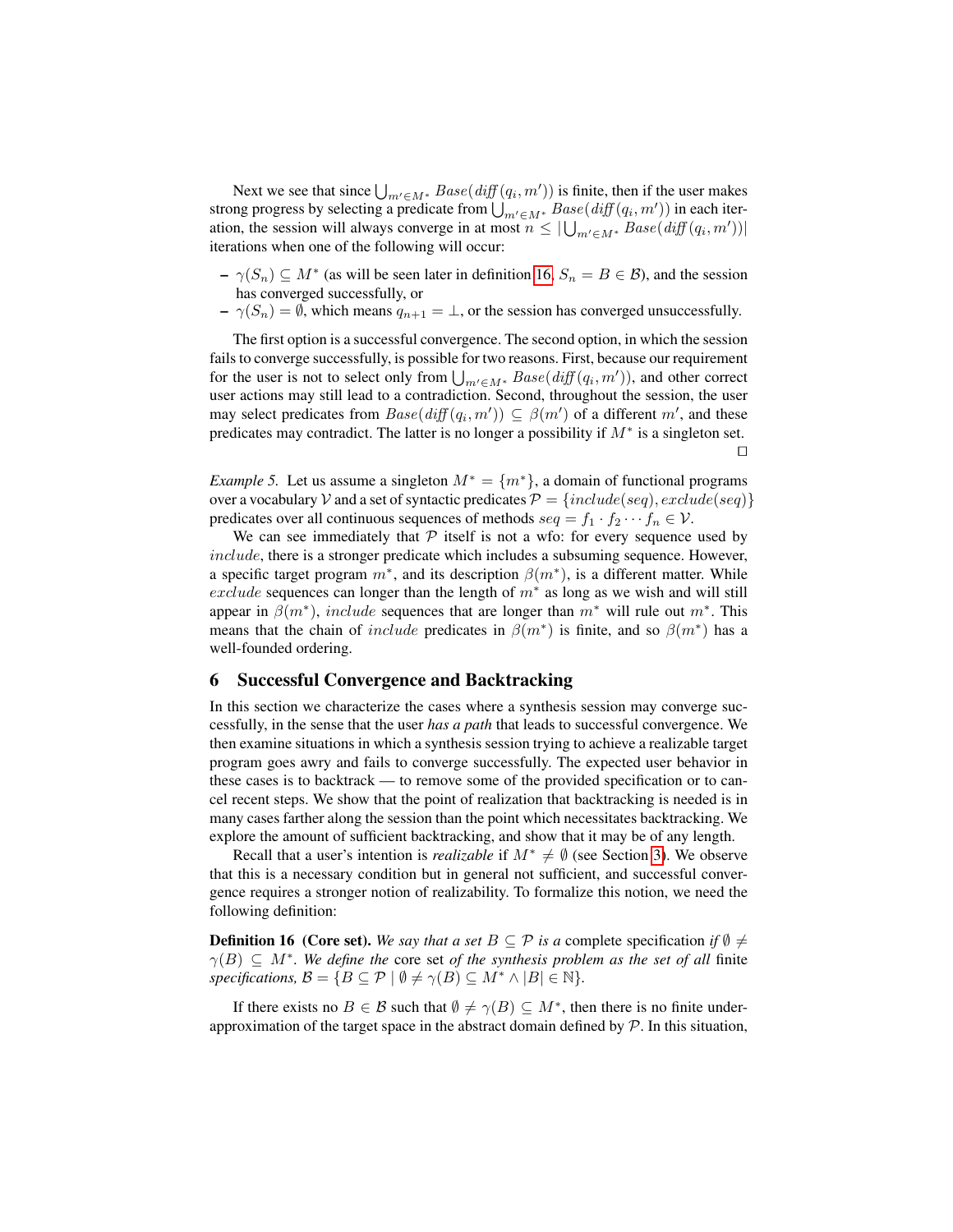every synthesis will always fail, even if the specification is technically realizable. Based on this observation, we define a stronger notion of realizability:

# **Definition 17** (P-realizability). We say that  $M^*$  is P-realizable if  $B \neq \emptyset$ .

Indeed, P-realizability is a necessary condition for successful convergence. For example example [3](#page-11-3) describes the case in which the available predicates are syntactic predicates on a single function. If all programs in  $M$  that implement the user's intention are of length 2 or more, then there may not be an underapproximation of  $M^*$ . Likewise, when working with examples it may take infinitely many examples to differentiate between two programs (as shown in section [5\)](#page-11-0), which means that the space described by any finite number of examples will still contain some program outside of  $M^*$ .

Even with  $P$ -realizability, the user's steps may lead to a point where successful convergence is no longer possible. Next we generalize the above condition to refer to *any* point along the session. Furthermore, we show that the general condition is not only necessary but also sufficient for successful convergence (i.e., the user has a possible path to it). In order to provide the general condition we first define a property of the synthesizer's state that captures situations where successful convergence is out of reach.

**Definition 18 (Inevitable failure point).** Let S be a session. The state  $S_i$  is called an inevitable failure point *if*  $\forall B \in \mathcal{B}$ .  $\gamma(S_i) \cap \gamma(B) = \emptyset$ *.* 

In particular, if  $\gamma(S_i) \cap M^* = \emptyset$ , then  $S_i$  is a point of inevitable failure. However, in general, this may not be the case — valid programs may exist even at an inevitable failure point (such programs are not contained in any  $B \in \mathcal{B}$ ).

We note that the condition of an inevitable failure point can be equivalently defined as  $\forall B \in \mathcal{B}$ .  $\gamma(S_i) \not\supseteq \gamma(B)$ . Clearly, an empty intersection of  $\gamma(S_i)$  with (the nonempty)  $\gamma(B)$  implies that  $\gamma(S_i)$  is not a superset of  $\gamma(B)$ . For the other direction, if there exists B such that  $\gamma(S_i) \cap \gamma(B) \neq \emptyset$ , then by taking the finite set  $B' = S_i \cup B$  we get  $\gamma(B') = \gamma(S_i) \cap \gamma(B) \subseteq \gamma(S_i)$ . Moreover,  $\gamma(B')$  is nonempty and included in  $\gamma(B) \subseteq M^*$ , hence  $B' \in \mathcal{B}$ .

<span id="page-15-2"></span>Theorem 3 (Successful convergence). *Let* S *be the prefix of length* n *of a synthesis session. Then the following conditions are equivalent:*

- <span id="page-15-1"></span>*1.* Sn−<sup>1</sup> *is not an inevitable failure point,*
- <span id="page-15-0"></span>*2. there exists a session* S 0 *that extends* S *and converges successfully.*

*Proof.* The proof uses the equivalent formulation of inevitable failure point.

- [2](#page-15-0)  $\Rightarrow$  [1](#page-15-1) If S' converges successfully at step m, we select its final state  $S_{m-1}$  to be B. Because of the successful convergence,  $\emptyset \neq \gamma(S_{m-1}) \subseteq M^*$ , and since  $S_{m-1} \sqsubseteq$  $S_{n-1}$ , then  $\gamma(S_{m-1}) \subseteq \gamma(S_{n-1})$  (Galois connection).
- [1](#page-15-1)  $\Rightarrow$  [2](#page-15-0) Since  $S_{n-1}$  is not an inevitable failure point, there exists some B such that  $\gamma(S_{n-1}) \supseteq \gamma(B)$ . Since B is finite, the user can answer with  $A_n = B$ . Adding the step  $A_n$  leads to successful convergence:  $S'_n = S_{n-1} \sqcap A_n = S_{n-1} \sqcap B$ , so  $\gamma(S'_n) = \gamma(S_{n-1}) \cap \gamma(B) = \gamma(B).$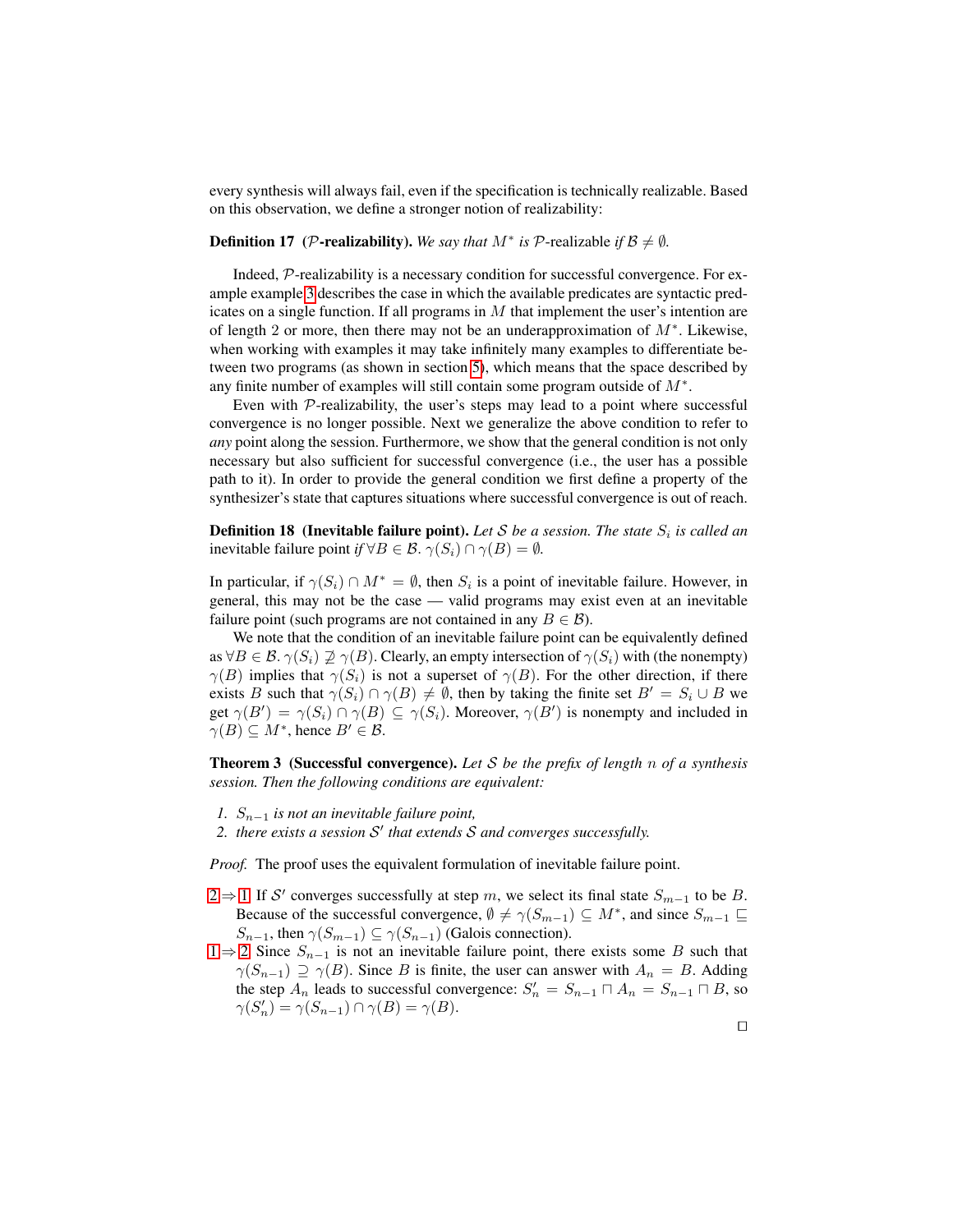We note that unless  $q_n \in M^*$  (in which case the prefix S is complete), the extension S' of S constructed from the non-inevitable failure point by selecting  $A_n = B$  constitutes both weak and strong progress. The reason is that for  $q_n \notin M^*$ ,  $q_n \notin B$ , which makes this step a strong progress step, and, since some program has been eliminated, also a weak progress step.

Recall that convergence considers a worst-case synthesizer, which only returns a program from  $M^*$  when  $\gamma(S_i) \subseteq M^*$ . Theorem [3](#page-15-2) implies that for such a synthesizer, if a synthesis session reaches an inevitable failure point, the session can either be infinite or end with  $q_n = \perp$ . This means that backtracking is necessary. However, in the worst case the failure may become observable to the user only when (if) the session terminates with  $q_n = \perp$ . A more sophisticated user may realize this earlier, at the first inevitable failure point where  $\gamma(S_i) \cap M^* = \emptyset$ . We refer to this point as the *first infeasible point*, and to the prior point as the *last feasible point*. We note that these points are only observable if  $M^* = U^*$  (or if the user is aware of  $M^*$ ).

#### <span id="page-16-0"></span>6.1 Unbounded Backtracking

We now consider the amount of steps that have to be traced back from the point where  $q_n = \perp$  (i.e., the session terminates with failure) or from the point where  $\gamma(S_i) \cap M^* =$ ∅ (i.e., the first infeasible point in the session) to recover a synthesizer state from which there is a suffix that leads to successful convergence. We argue that there is no bound on the number of steps that we need to backtrack; this is demonstrated via the following scenario.

Consider a syntesizer where M is all the programs in a language generated by  $\pm$  f expressions, equality  $(==)$ , all list constants over integers  $(e.g. [1, [1, 2, 3] etc.),$ recursive call  $f$ , the input variable  $\pm$ , and the library functions cons, max, remove, sort, and reverse.

The predicate set P contains all input-output examples  $(\iota, \omega)$ , and syntactic exclusion of a single element, that is "exclude  $e$ " for  $e \in \{ \text{if,} = 0, \text{cons}, \cdots \}.$ 

The user wants to sort a list of integers in descending order. The following table shows a possible interactive session with the synthesizer.

| i      | $A_{i-1}$             | $q_i$                                                                 |
|--------|-----------------------|-----------------------------------------------------------------------|
|        | ([1, 2], [2, 1])      | reverse(i)                                                            |
|        | exclude reverse       | if $(i == [1, 2]) [2, 1]$<br>else i                                   |
|        | 3([1,3],[3,1])        | if $(i == [1, 2]) [2, 1]$<br>else if $(i == [1, 3]) [3, 1]$<br>else i |
|        |                       |                                                                       |
| $\eta$ | $\alpha$ exclude $==$ |                                                                       |

The first two examples lead the synthesizer to generate a simple list reversal program. The user is not interested in this program, and disqualifies it by excluding reverse. The synthesizer then, quite unfortunately, takes the path of over-fitting the example set via branching using the if construct with equality conditions. The user keeps providing examples, but is handed an ever-growing chain of programs. After  $n$  such steps, the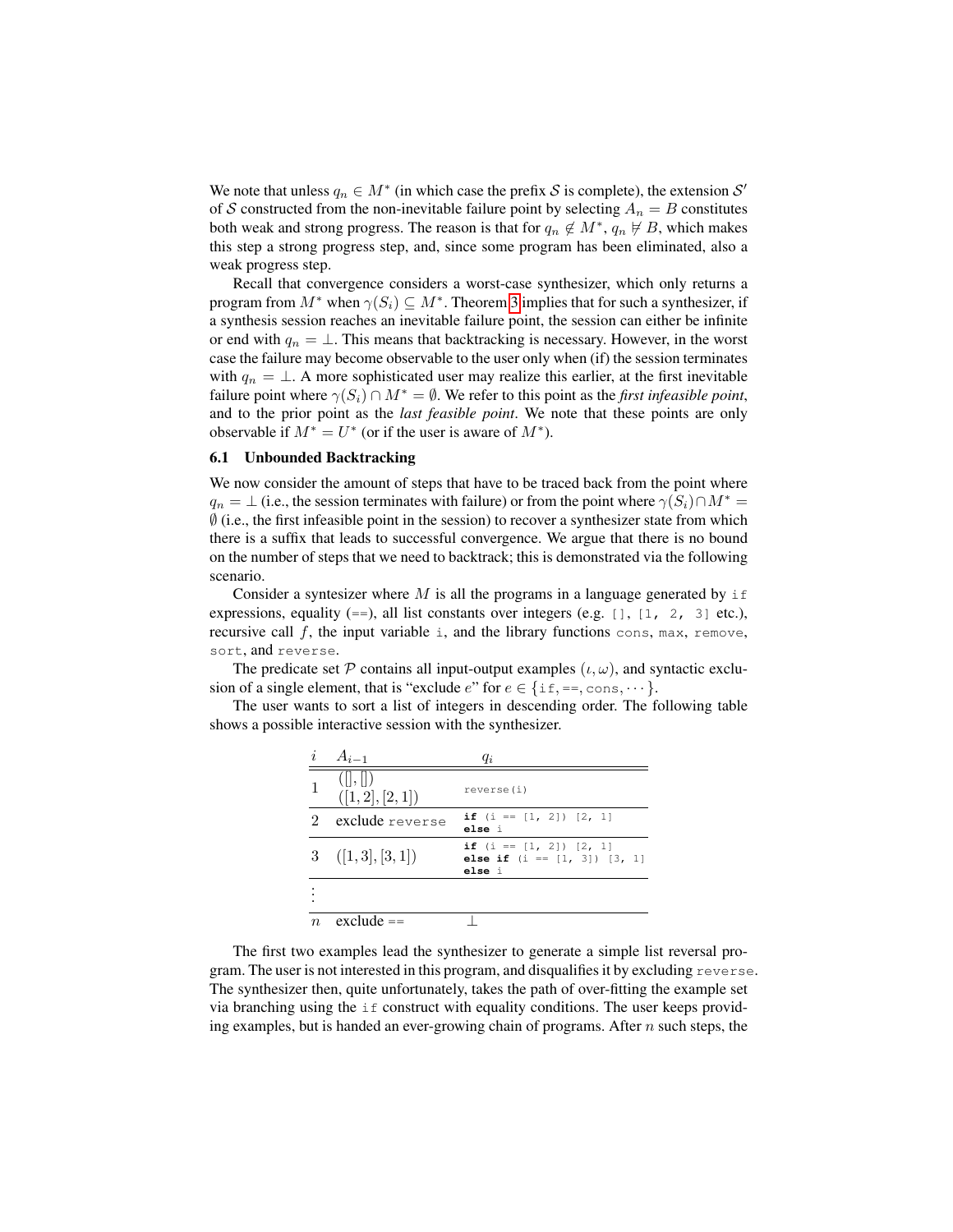user chooses to block the synthesizer from over-fitting to particular inputs by excluding the equality operator, at which point the synthesizer can no longer find a program in  $M$ that satisfies  $S_{n-1}$ , and *Select* returns  $\perp$ .

*Core set* The core set  $\beta$  for this instance is the set of all finite sets of predicates containing no contradiction and (at least)

- One of  $\{exclude \text{ if}, exclude ==\}$
- Two examples  $\{(i_1,\omega_1),(i_2,\omega_2)\}\$  with  $i_{1,2}$  two lists such that  $\left|\left\langle x \in i_1 \mid x \right\rangle\right\|$  $\text{head}(\iota_1)\rangle \geq |\iota_2|$ , and  $\omega_{1,2}$  their corresponding descending sorts.

To see why this is the core set, first note that the exclusion of either  $if$  or  $==$ , rules out conditionals as well as any form of recursion (since any recursive call will then be infinite). Including two input examples with the specified property rules out programs that use remove to reorder the elements.<sup>[3](#page-17-0)</sup> Moreover, when excluding neither if nor  $==$ , no number of examples is sufficient to make a complete specification since switch-like over-fitting is always a valid solution.

*Inevitable failure point* In this example, an inevitable failure point occurs after the second step. The reason being, that any  $m \in \gamma(B)$  must use reverse, since any nonrecursive program without it can correctly order only a fixed number of elements from the input. {exclude reverse} disallows that, leading to  $\gamma(B) \cap \gamma(S_1) = \emptyset$ .

It is possible for a correct user to reach this state, since the user expects the program sortBy(i, neg), which is a valid program  $(\in U)$  — but this program is beyond the synthesizer's search space ( $\notin M$ ).

*First infeasible point* It should also be noted that that after the second step,  $\gamma(S_1) \cap$  $M^* \neq \emptyset$ , since if (i==[]) [] else cons(max(i), f(remove(i, max(i))) (also known as max-sort) is a realization of the goal. So  $S_1$  is still a feasible point, and so are  $S_{2,(n-2)}$  — since the examples consist of valid descending sorts, hence max-sort  $\models A_{2..(n-2)}$ . Max-sort is only discarded at  $A_{n-1}$ , by the exclusion of ==, and since reverse has already been excluded, reverse(sort(i)) or any other composition of sort and reverse cannot be generated. Now,  $\gamma(S_{n-1}) \cap M^* = \emptyset$ , making iteration  $n$  the first infeasible point. It so happens that the three examples shown are enough to make  $\gamma(S_{n-1})$  empty, so the synthesizer returns  $\bot$ .

The last, important thing is that we can construct the session with an arbitrarily large n, such that the inevitable failure point  $(i = 2)$  is any number of steps away from the last feasible point ( $i = n - 1$ ), and also from the actual failure with  $\perp (i = n)$ . It means that any bounded backtracking is insufficient for recovering the session in this case.

**Theorem 4.** *For any given*  $k \in \mathbb{N}$ *, there exist:* 

<span id="page-17-1"></span>*1. a session S of length*  $k + i$  *where*  $S_i$  *is an inevitable failure point and*  $q_{k+i} = \bot$ *.* 

<span id="page-17-2"></span>2. *a session S where*  $S_i$  *is an inevitable failure point and*  $S_{k+i}$  *is the first infeasible point.*

<span id="page-17-0"></span><sup>&</sup>lt;sup>3</sup> The number of removes has to be at least  $|\langle x \in \iota_1 | x > \text{head}(\iota_1) \rangle|$ , but at most  $|\iota_2|$ , which is not possible without branches.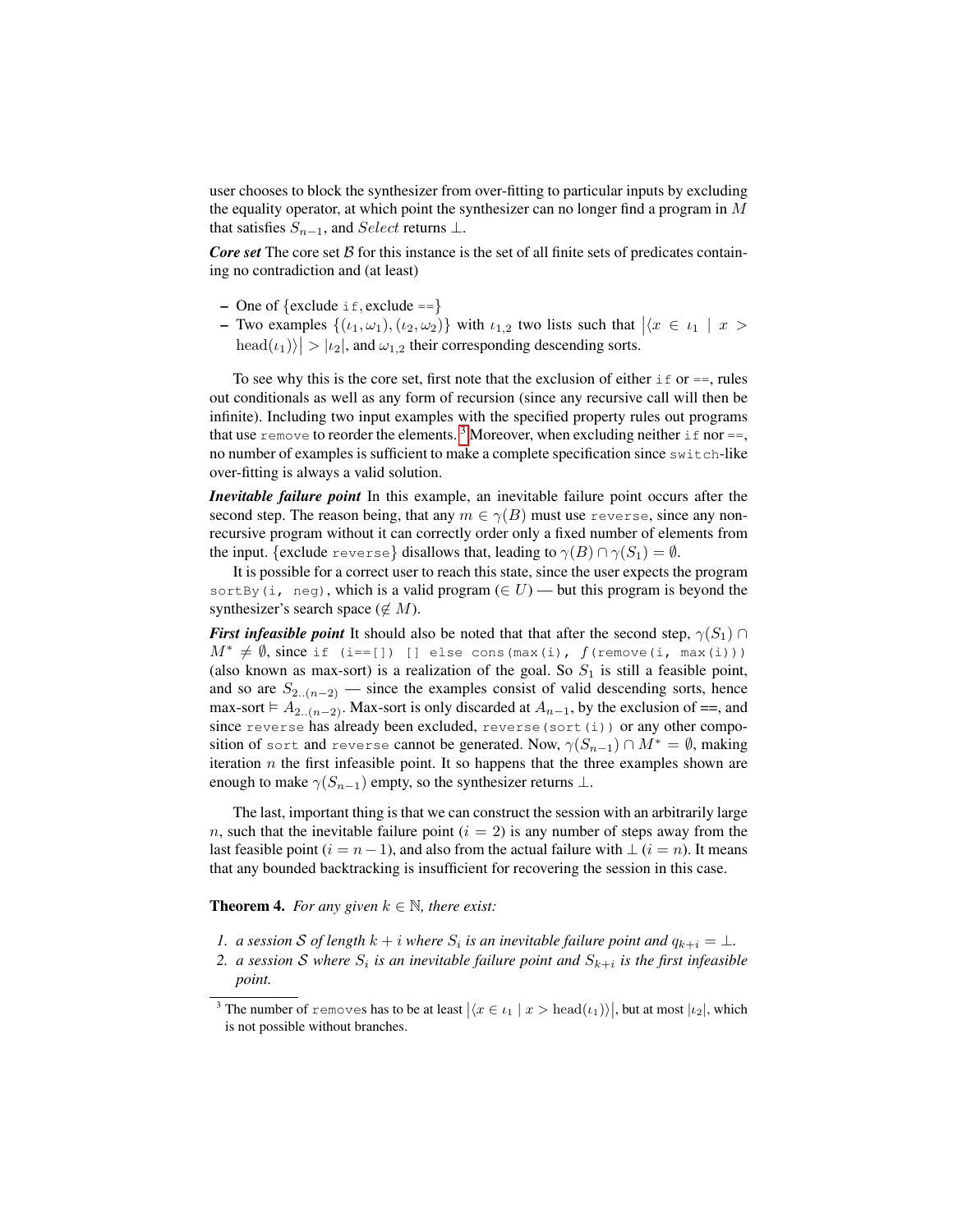*Proof.* Using the construction described above, having  $i = 1$  and either  $n = k + 1$  (for [1\)](#page-17-1) or  $n = k + 2$  (for [2\)](#page-17-2). Notice that in this scenario, the *n*th iteration exhibits both a first infeasible point and failure with  $\perp$ .

### <span id="page-18-0"></span>7 Discussion

In this section we discuss the implication of some of the conditions posed in definitions and theorems in the previous sections.

#### <span id="page-18-1"></span>7.1 Progress models

Progress of the synthesizer is important not only for making sure the session will converge, but also as a tool for the user to understand their status in the synthesis session.

Synthesizers that do not actively define themselves as iterative have no way of enforcing progress, of course, but if the implementation of Select is order-dependent, then the user can tell whether their feedback has moved the session along. This is tricky when considering weak progress—Select might stop at the same program even though other programs have been eliminated from the space. This, of course, is the danger of weak progress. One of the reasons it would be helpful for synthesizers to start considering themselves as interactive is so they can provide this feedback to the user, and limit frustration and confusion.

We have already seen an example of a synthesizer that enforces very strict strong progress in FlashFill, and FlashExtract [\[20\]](#page-22-2) and BlinkFill [\[30\]](#page-22-15) follow the same workflow. GIM [\[26\]](#page-22-6) puts forth a set of predicates that allow the user to provide positive feedback on the program, which means that even if strong progress is to be enforced, it must be enforced at the more relaxed level described in definition [10,](#page-10-0) allowing predicates that hold for the current program along with those that rule it out. In an enumerating synthesizer that unifies sub-programs based on observational equivalence, such as [\[24\]](#page-22-4), weak progress may be sufficient: a change in the search space could change the equivalence classes created while enumerating, leading to a different result from Select even though the current program was not eliminated. This could also aid a realistic user who might not be completely certain whether a program is in  $M^*$ .

When designing a new synthesizer, there are pros and cons to each of the progress models. Strong progress, paired with a Select that will return the same program again and again, will reduce user frustration. Weak progress has been shown [\[26\]](#page-22-6) to help an uncertain user reach a better program. However, the feasibility of enforcing the progress model is itself an issue: strong progress is easy to test, as it only requires for the user answer to rule out the current program. Weak progress, as seen in lemma [1,](#page-9-0) requires the ability to check implication of the predicates over the current domain of programs. This, even for simple predicates, may be difficult.

There is also the possibility of not enforcing progress at all. It can be easily seen that termination, as proved in section [5,](#page-11-0) is not impeded if the user provides finitely many answers that do not make progress along with those that do. (This also applies to finitely many steps made by predicates for which termination is not guaranteed). However, we believe forcing progress is a way to keep the user on track.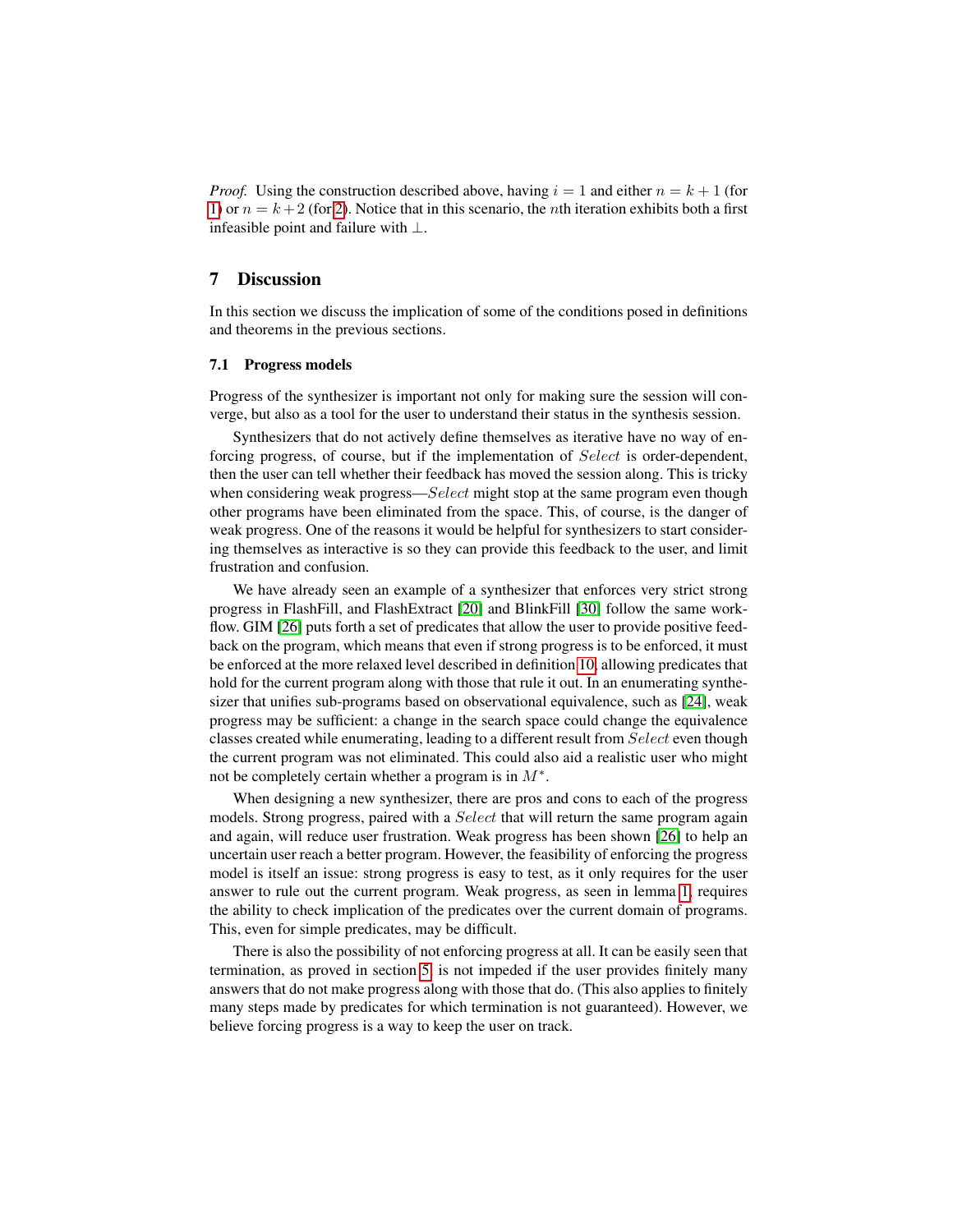#### 7.2 Realizability gap

One of the problems a synthesizer can suffer from is a gap between the expectations of the user and the ability of the synthesizer. Often, this is expressed by the fact that  $M^* \subset U^*$ , as in the example in section [6.1.](#page-16-0) In such a case, a user can repeatedly backtrack and try new predicates, and still fail because they may not even be able to pinpoint the first infeasible point of a session, let alone the initial point of inevitable failure of their session.

Unfortunately, there is not much that can be done about this, especially since limitations on the expressibility of M have been previously shown to be important for both termination [\[22\]](#page-22-11) and for heuristically arriving at the user's intentions faster [\[20\]](#page-22-2). All that remains for the synthesizer to do is to better communicate the limitations of M.

#### 7.3 Sharing more with the user

One of the design tenets behind [\[26\]](#page-22-6) is to enrich the interaction model with the user and to include more information about the program. Another way in which the interaction can be made more informative is by communicating more information about the state of the synthesizer. Section [7.1](#page-18-1) suggesting an indication of whether, and what level, of progress has been made is an example of this.

Similarly, the synthesizer can communicate additional data about  $M$  and  $\mathcal{P}$ . Showing the user a visualization of the remaining search space may help with problems such as the realizability gap or to identify points of failure faster. Suggesting to the user stronger predicates they may wish to use in their answer might help the process terminate faster.

## 8 Related Work

*Programming by Example* In PBE the interaction between user and synthesizer for demonstrating the desired behavior is restricted to examples, both in initial specifications and any refinement. FlashFill [\[10,](#page-21-0) [29\]](#page-22-8) is a PBE tool for automating transformations on an Excel data set, and is included in Microsoft Excel. Its implementation is based on the theory of Version-Space Algebra [\[19\]](#page-22-13). FlashFill is iterative by design, accepting a (strong progress) update to its specification if the resulting program is not satisfactory. The FlashMeta family of synthesizers [\[20,](#page-22-2) [29,](#page-22-8) [30\]](#page-22-15) follow this same trend.

*Counterexample-guided inductive synthesis* CEGIS is a synthesis framework that has been formalized in [\[31\]](#page-22-9) and [\[21\]](#page-22-10). It is implemented in tools such as Sketch [\[32,](#page-22-16) [33\]](#page-22-5), which allows the user to restrict the search space via structural elements (e.g. conditions or loops) containing holes to be synthesized. Sketching is a way to leverage a programmer's knowledge of expected syntactic elements, and when used in conjunction with restrictions on the syntax [\[1\]](#page-21-5) can allow very intricate synthesis. Sketch exhibits two forms of iterative processes: the first one is an internal loop that involves a solver and a verifier, where the solver attempts to fill the holes in the sketch and the verifier provides a stream of input-output examples until the result passes validation; and the second, external one involves the human user and the tool, where the user may not like the generated program or the tool rejects the sketch because it is unsatisfiable. The internal loop is example-driven, with the verifier taking the place of the user. The external one is non-monotonic, as the user can remove assertions from the specification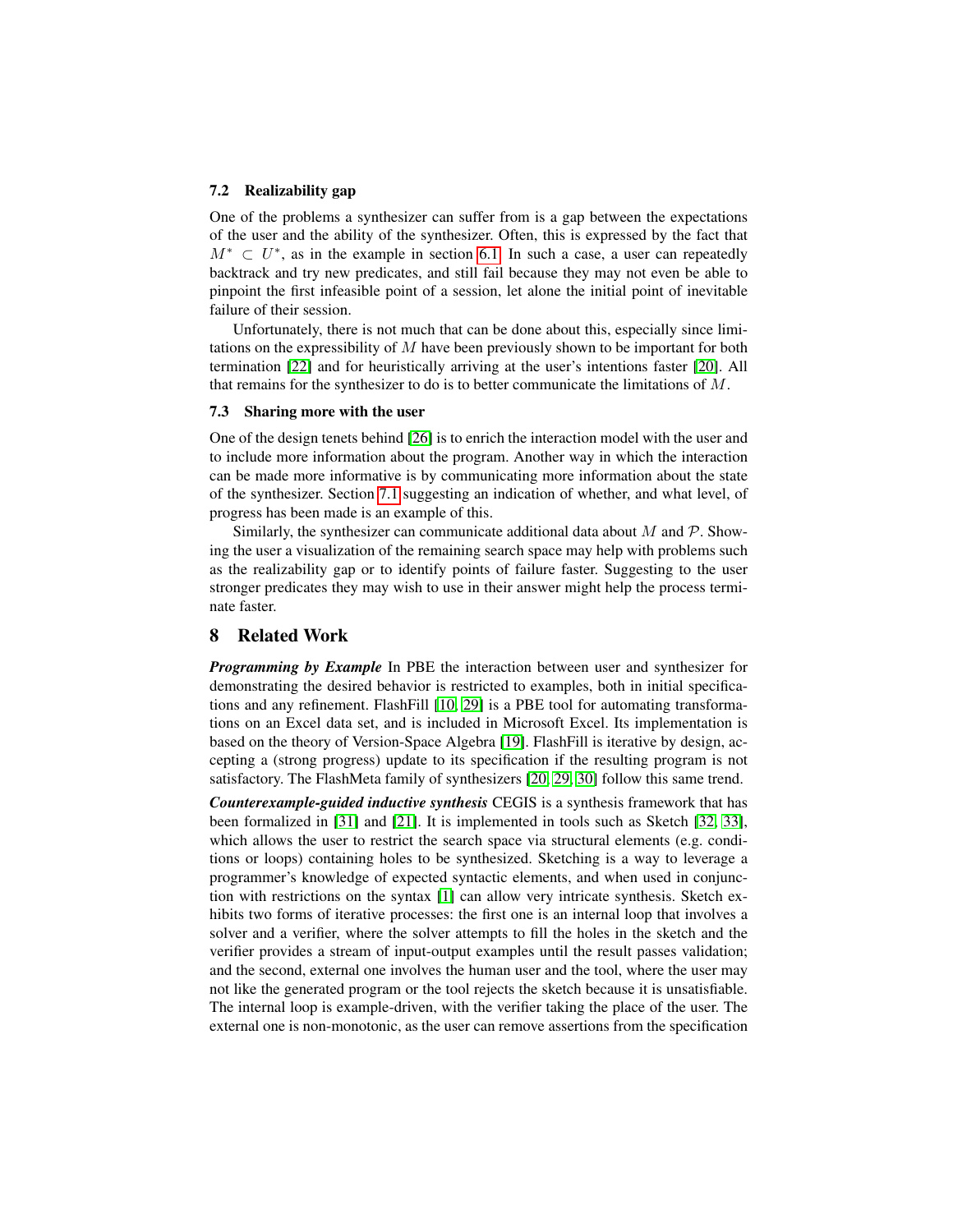or change the syntactic class of the program entirely. The only monotonic changes are (i) adding an assertion, (ii) removing an assumption, and (iii) replacing a numeric hole with a constant.

*Type-directed synthesis* In type-directed synthesis tools such as [\[9,](#page-21-11) [12,](#page-21-12) [27\]](#page-22-17), the specification is provided entirely by types. These tools tend to not use an iterative model, as refining the specification is not trivial. Synquid [\[28\]](#page-22-18) is a type-directed synthesis tool that uses refinement types, which encode constraints on the solution program to be imposed on the candidate space. Refinement types have rich semantics and a definition of subtyping based on logical implication. The user can add syntactic structure (roughly, the top of the tree) to help the synthesizer, and can also strengthen the return type of the program (by replacing it with a subtype) or loosen the precondition for the types of the arguments (by replacing them with a supertype). These are all monotonic progression steps, but the user can also change a type to any other type or change the number of inputs to the program, which are not monotonic. Tools that combine type-directed synthesis with examples [\[6,](#page-21-13) [7,](#page-21-2) [24\]](#page-22-4) make for a more iterative model, as adding examples is always monotonic.

*Formal models of synthesis procedures* Models of families of synthesizers exist for enumerative, syntax-based synthesizers [\[1\]](#page-21-5), VSA-based synthesizers [\[29\]](#page-22-8), and oracledriven synthesizers via inductive learning [\[14\]](#page-21-7). These all describe a single-iteration interaction with the user (though [\[14\]](#page-21-7), which describes the counterexample-driven model as well, does describe iterative behavior with the oracle). Two recent works describe an iterative model of interactive synthesis. One [\[21\]](#page-22-10) focuses on the synthesizer-driven model of interactive synthesis: the synthesizer asking the user about differentiating examples, and turning the answer back into constraints on the search space. This model is somewhat specialized for VSA-based synthesizers and is an interactive expansion of [\[29\]](#page-22-8). The work of Loding et al. [\[22\]](#page-22-11) which is intended mostly to describe the internal iteration of a CEGIS synthesizer, is also suited to a user-driven model of interactive synthesis, as is the one presented in this paper. The model is based in machine learning terminology, with a teacher-learner model exploring a hypothesis space (i.e., a space of programs or other classifiers), and use a sample space containing input-output examples and no additional forms of feedback. Finally, they offer a weaker termination result, showing the existence of a terminating learner (user) hinging on an ordering of the hypothesis space.

#### Acknowledgements

The research leading to these results has received funding from the European Union's Seventh Framework Programme (FP7) under grant agreement no. 615688 - ERC-COG-PRIME.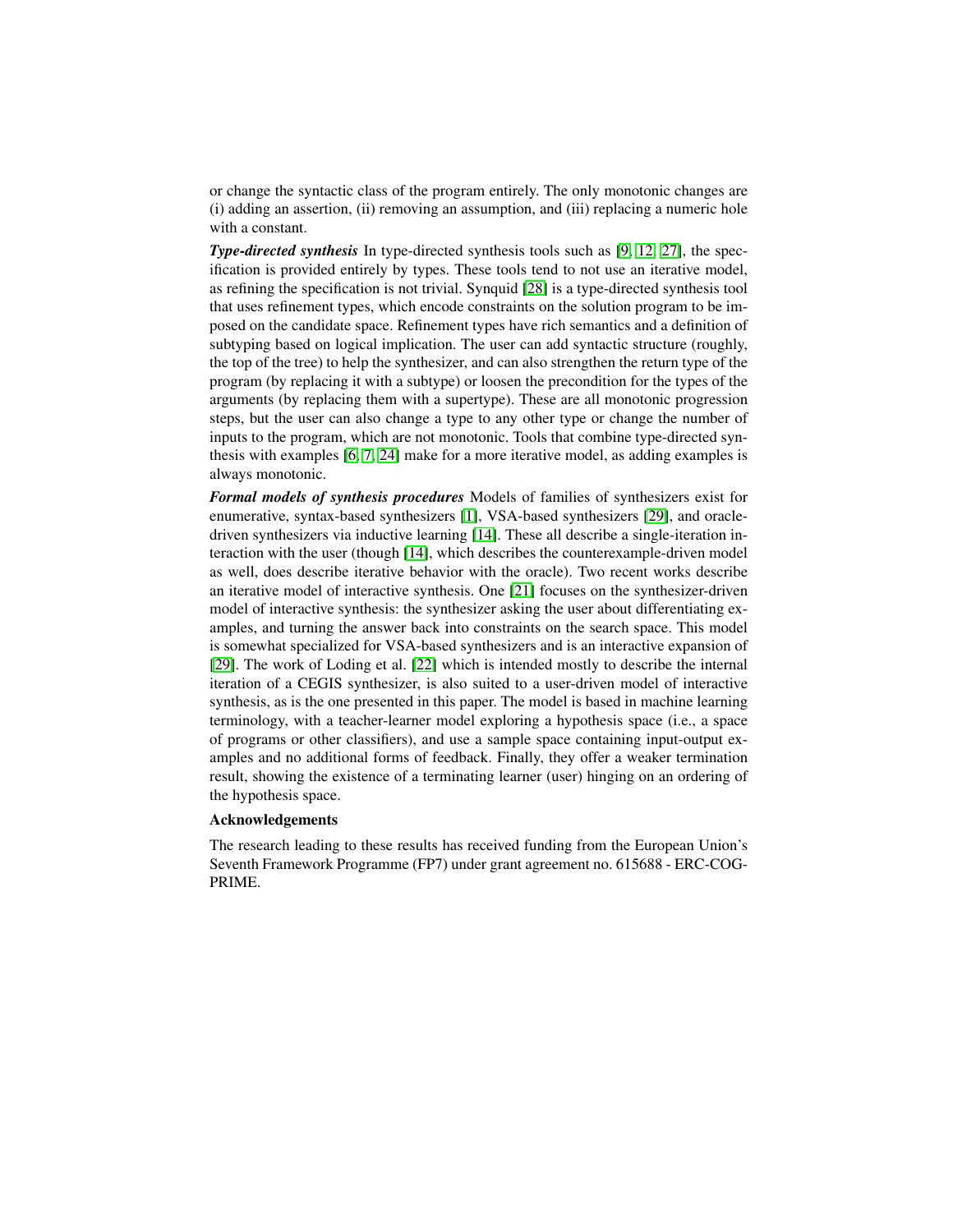# Bibliography

- <span id="page-21-5"></span>[1] R. Alur, R. Bodik, G. Juniwal, M. M. Martin, M. Raghothaman, S. A. Seshia, R. Singh, A. Solar-Lezama, E. Torlak, and A. Udupa. Syntax-guided synthesis. *Dependable Software Systems Engineering*, 40:1–25, 2015.
- <span id="page-21-1"></span>[2] T. Anton. Xpath-wrapper induction by generalizing tree traversal patterns. In *Lernen, Wissensentdeckung und Adaptivitt (LWA) 2005, GI Workshops, Saarbrcken*, pages 126–133, 2005.
- <span id="page-21-6"></span>[3] P. Cousot and R. Cousot. Abstract interpretation: A unified lattice model for static analysis of programs by construction or approximation of fixpoints. In *POPL*, pages 238–252, 1977.
- <span id="page-21-4"></span>[4] D. Drachsler-Cohen, S. Shoham, and E. Yahav. Synthesis with abstract examples. In R. Majumdar and V. Kunčak, editors, *Computer Aided Verification: 29th International Conference, CAV 2017, Heidelberg, Germany, July 24-28, 2017, Proceedings, Part I*, pages 254–278, 07 2017.
- <span id="page-21-9"></span>[5] M. D. Ernst, J. H. Perkins, P. J. Guo, S. McCamant, C. Pacheco, M. S. Tschantz, and C. Xiao. The daikon system for dynamic detection of likely invariants. *Science of Computer Programming*, 69(1):35–45, 2007.
- <span id="page-21-13"></span>[6] Y. Feng, R. Martins, Y. Wang, I. Dillig, and T. Reps. Component-based synthesis for complex apis. In *Proceedings of the 44th Annual ACM SIGPLAN-SIGACT Symposium on Principles of Programming Languages, POPL 2017*, 2017.
- <span id="page-21-2"></span>[7] J. K. Feser, S. Chaudhuri, and I. Dillig. Synthesizing data structure transformations from input-output examples. In *ACM SIGPLAN Notices*, volume 50, pages 229–239. ACM, 2015.
- <span id="page-21-8"></span>[8] C. Flanagan and K. R. M. Leino. Houdini, an annotation assistant for esc/java. In *Proceedings of the International Symposium of Formal Methods Europe on Formal Methods for Increasing Software Productivity*, FME '01, pages 500–517, London, UK, UK, 2001. Springer-Verlag.
- <span id="page-21-11"></span>[9] J. Galenson, P. Reames, R. Bodik, B. Hartmann, and K. Sen. Codehint: Dynamic and interactive synthesis of code snippets. In *Proceedings of the 36th International Conference on Software Engineering*, pages 653–663. ACM, 2014.
- <span id="page-21-0"></span>[10] S. Gulwani. Automating string processing in spreadsheets using input-output examples. In *Proceedings of the 38th Annual ACM SIGPLAN-SIGACT Symposium on Principles of Programming Languages*, POPL '11, pages 317–330, New York, NY, USA, 2011. ACM.
- <span id="page-21-3"></span>[11] S. Gulwani. Synthesis from examples: Interaction models and algorithms. In *Symbolic and Numeric Algorithms for Scientific Computing (SYNASC), 2012 14th International Symposium on*, pages 8–14. IEEE, 2012.
- <span id="page-21-12"></span>[12] T. Gvero, V. Kuncak, I. Kuraj, and R. Piskac. Complete completion using types and weights. In *ACM SIGPLAN Notices*, volume 48, pages 27–38. ACM, 2013.
- <span id="page-21-10"></span>[13] G. Higman. Ordering by divisibility in abstract algebras. *Proceedings of the London Mathematical Society*, 3(1):326–336, 1952.
- <span id="page-21-7"></span>[14] S. Jha and S. A. Seshia. A theory of formal synthesis via inductive learning. *Acta Informatica*, Feb 2017.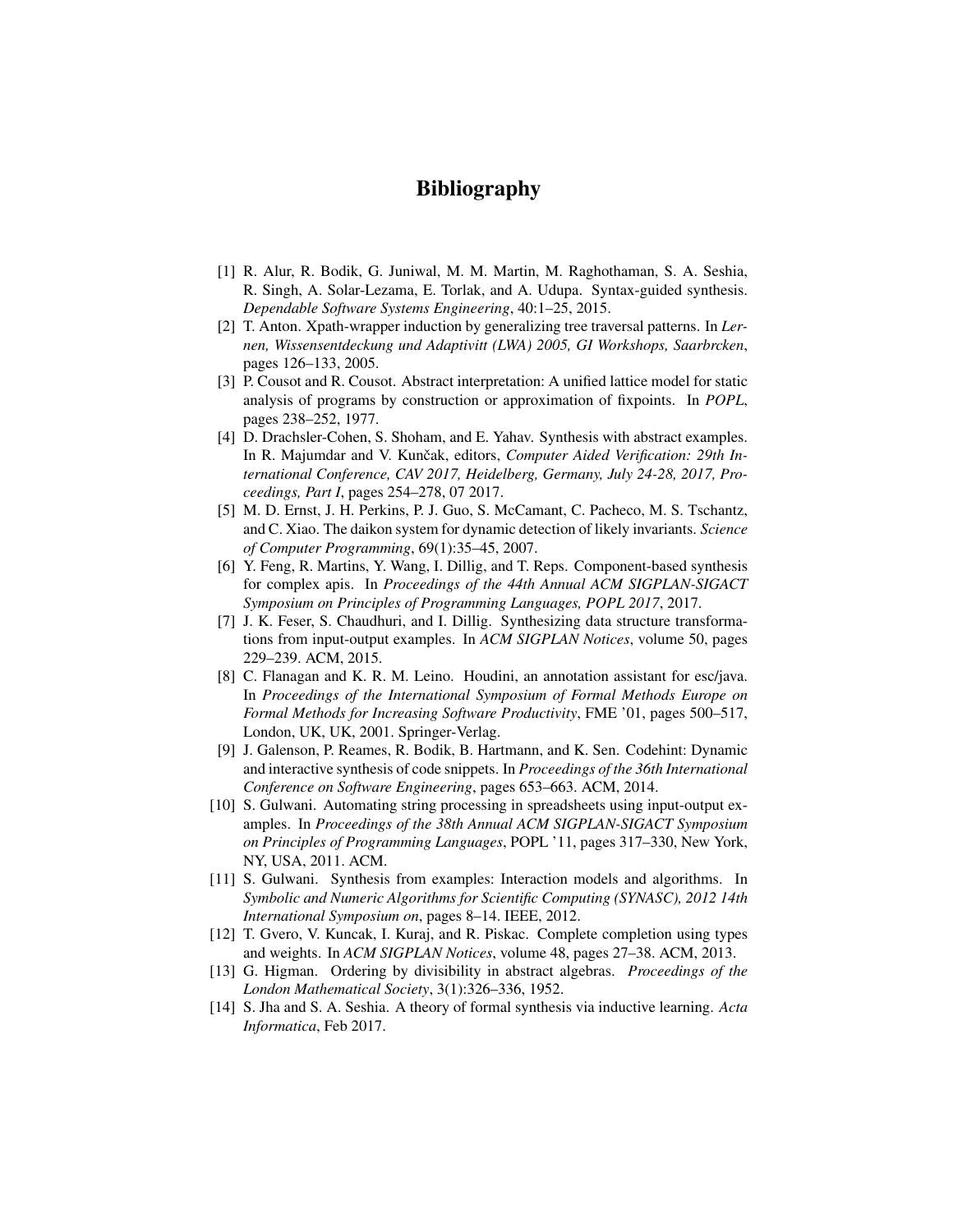- <span id="page-22-7"></span>[15] D. E. Knuth. Computer programming as an art. In *ACM Turing award lectures*, page 1974. ACM, 2007.
- <span id="page-22-14"></span>[16] J. B. Kruskal. Well-quasi-ordering, the tree theorem, and vazsonyi's conjecture. *Transactions of the American Mathematical Society*, 95(2):210–225, 1960.
- <span id="page-22-0"></span>[17] J. Landauer and M. Hirakawa. Visual awk: A model for text processing by demonstration. In *vl*, pages 267–274, 1995.
- <span id="page-22-1"></span>[18] T. Lau, S. A. Wolfman, P. Domingos, and D. S. Weld. Learning repetitive textediting procedures with smartedit. *Your Wish Is My Command: Giving Users the Power to Instruct Their Software*, pages 209–226, 2001.
- <span id="page-22-13"></span>[19] T. Lau, S. A. Wolfman, P. Domingos, and D. S. Weld. Programming by demonstration using version space algebra. *Machine Learning*, 53(1):111–156, 2003.
- <span id="page-22-2"></span>[20] V. Le and S. Gulwani. FlashExtract: a framework for data extraction by examples. In M. F. P. O'Boyle and K. Pingali, editors, *Proceedings of the 35th Conference on Programming Language Design and Implementation*, page 55. ACM, 2014.
- <span id="page-22-10"></span>[21] V. Le, D. Perelman, O. Polozov, M. Raza, A. Udupa, and S. Gulwani. Interactive program synthesis, 2017.
- <span id="page-22-11"></span>[22] C. Löding, P. Madhusudan, and D. Neider. Abstract learning frameworks for synthesis. In *International Conference on Tools and Algorithms for the Construction and Analysis of Systems*, pages 167–185. Springer, 2016.
- <span id="page-22-3"></span>[23] A. Omari, S. Shoham, and E. Yahav. Cross-supervised synthesis of web-crawlers. In *Proceedings of the 38th International Conference on Software Engineering, ICSE 2016, Austin, TX, USA, May 14-22, 2016*, pages 368–379, 2016.
- <span id="page-22-4"></span>[24] P.-M. Osera and S. Zdancewic. Type-and-example-directed program synthesis. In *ACM SIGPLAN Notices*, volume 50, pages 619–630. ACM, 2015.
- <span id="page-22-12"></span>[25] H. Peleg, S. Shoham, and E. Yahav. D3: Data-driven disjunctive abstraction. In *Verification, Model Checking, and Abstract Interpretation*, pages 185–205. Springer, 2016.
- <span id="page-22-6"></span>[26] H. Peleg, S. Shoham, and E. Yahav. Programming not only by example, 2017.
- <span id="page-22-17"></span>[27] D. Perelman, S. Gulwani, T. Ball, and D. Grossman. Type-directed completion of partial expressions. In *ACM SIGPLAN Notices*, volume 47, pages 275–286. ACM, 2012.
- <span id="page-22-18"></span>[28] N. Polikarpova, I. Kuraj, and A. Solar-Lezama. Program synthesis from polymorphic refinement types. In *Proceedings of the 37th ACM SIGPLAN Conference on Programming Language Design and Implementation*, pages 522–538. ACM, 2016.
- <span id="page-22-8"></span>[29] O. Polozov and S. Gulwani. Flashmeta: A framework for inductive program synthesis. *ACM SIGPLAN Notices*, 50(10):107–126, 2015.
- <span id="page-22-15"></span>[30] R. Singh. Blinkfill: Semi-supervised programming by example for syntactic string transformations. September 2016.
- <span id="page-22-9"></span>[31] A. Solar-Lezama. *Program synthesis by sketching*. ProQuest, 2008.
- <span id="page-22-16"></span>[32] A. Solar-Lezama, C. G. Jones, and R. Bodik. Sketching concurrent data structures. In *ACM SIGPLAN Notices*, volume 43, pages 136–148. ACM, 2008.
- <span id="page-22-5"></span>[33] A. Solar-Lezama, L. Tancau, R. Bodik, S. Seshia, and V. Saraswat. Combinatorial sketching for finite programs. *ACM SIGOPS Operating Systems Review*, 40(5):404–415, 2006.